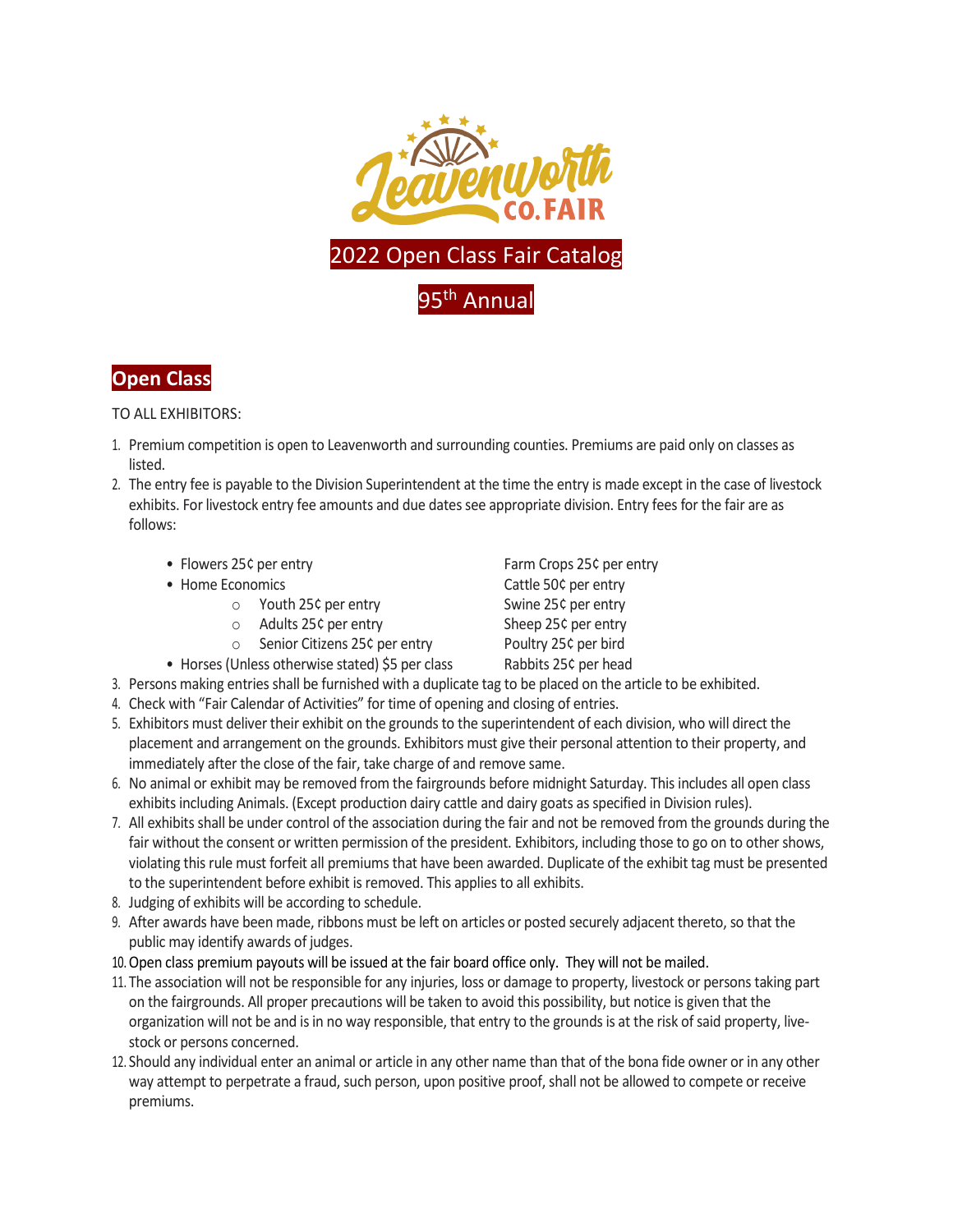- 13. Where a class is not filled the judges may award the prizes according to the merit of the exhibit. Lack of competition shall not bar anyone from a premium, but the article or animal shall not receive a premium unless worthy of it.
- 14. The management reserves the right to remove from the grounds any exhibit, animals, concession or show that may have been falsely entered or deemed unsuitable or objectionable and to remove any sign, banner, or advertising matter of any kind which may be deemed objectionable by them without giving any reason, therefore.
- **15. No alcoholic beverages allowed on the fairgrounds except at designated events.**
- 16. Articles that make up a collection cannot be entered for separate premiums.
- 17. Ribbons may be given on classes exhibited but not listed in the premium list, providing they areworthy.
- 18. The management reserves final and absolute right to interpret its rules and regulations, to amend and add to these rules and to arbitrarily settle and determine all matters connected with the fair.
- 19. Lights out at 12:00 midnight. All livestock buildings will be closed. Persons on the grounds without valid reason will be asked to leave. This will be enforced by Leaven-worth County Sheriff's Department. (NOTE: Exceptions will be made for livestock shows that run late)
- 20. The management reserves the right to remove from the fairgrounds any person or persons that are unruly, disruptive, or threatening to any fair management, employees, or patrons.
- 21. Premium List for 2022: Please read Article, Rules and Regulations, relative to entry fees.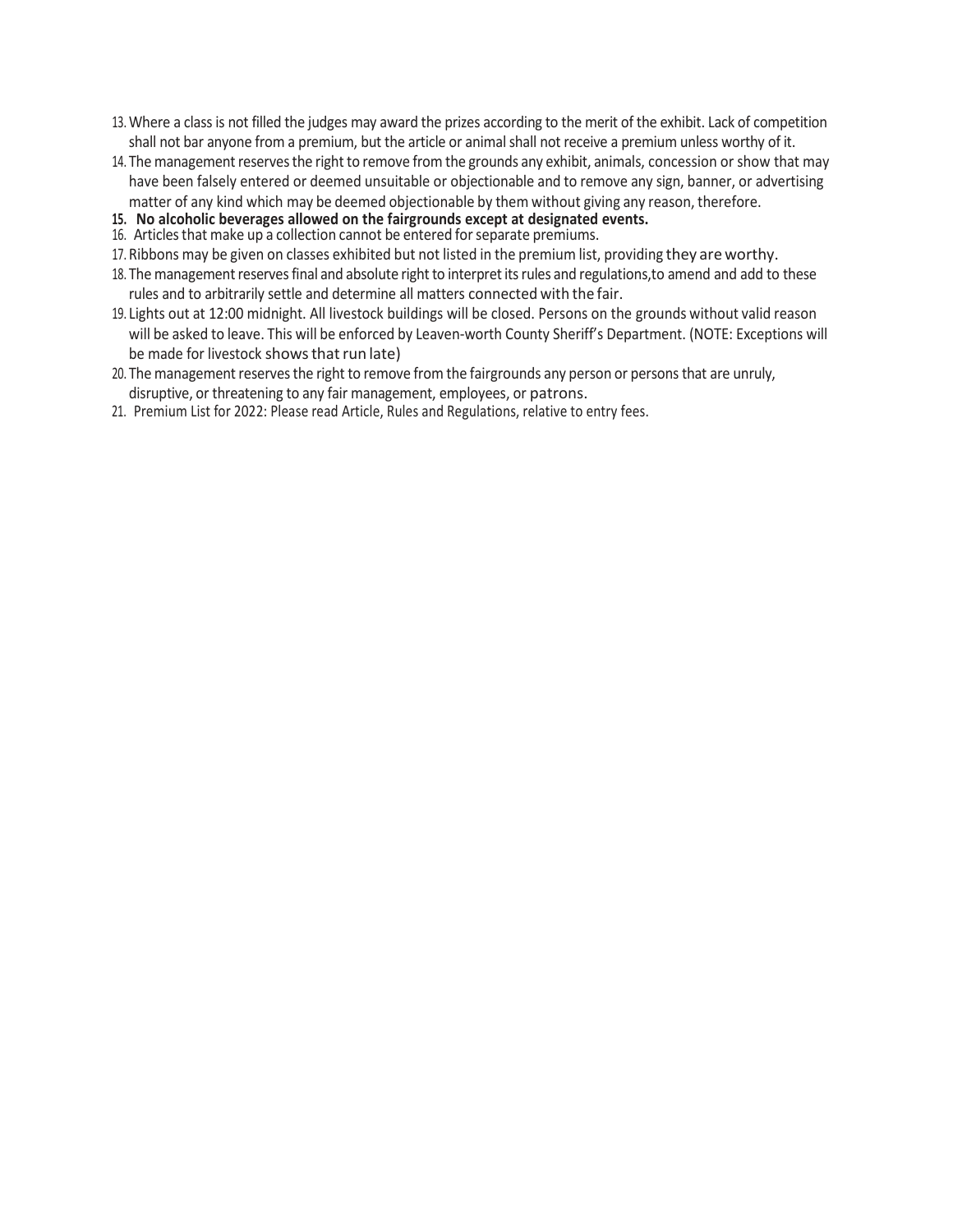# **General Rules and Regulations for Exhibitors**

**NO PARKING ALLOWED around any buildings after 12 noon Tuesday. Any violators will be towed. This will be enforced. No trailers or vehicles will be allowed near buildings to remove livestock or tack before Midnight on Saturday.**

# ATTENTION ALL LIVESTOCK & HORSE EXHIBITORS

# 1. LIVESTOCK PRE-ENTRY

a.) ALL LIVESTOCK EXHIBITORS MUST PRE-ENTER the exact number of livestock they will be exhibiting. Open class entry forms can be found on page 34 of this catalog. 4-H/FFA entry forms are available at the extension office. b.) Open class only livestock exhibitors must send pre-entry forms(found on the Leavenworth County Fair website) and fees to respective division superintendents by July 15th.

NO EXCEPTIONS. Late entries will be returned unopened. Exhibitors must be at least 7 yrs. old c.) See appropriate division for entry fee amounts.

- 2. ONLY WOOD CHIPS or SHAVINGS ARE ALLOWED TO BE USED AS BEDDING and must be supplied by the exhibitor. Poultry and Rabbits may only use straw.
- 3. Livestock, rabbits, and poultry exhibitors must keep stalls and pens clean and in a presentable condition for public inspection. It is the duty of the superintendents to see that the rule is complied with. Unclean pens may bar a premium.

# STATEMENT FORANIMAL CARE FORLEAVENWORTHCOUNTY FAIRLIVESTOCKEXHIBITORS

The Leavenworth County Fair and Livestock Show isthe showplace for animal agricultural and animal care for Leavenworth County livestock producers, 4-H and FFA members. All animals and livestock shown, housed, or displayed shall receive care that is humane, healthful, stress free, and consistent with public expectations. Cruelty, neglect, or indifference to animal com-fort and welfare will not be tolerated and will constitute grounds for removal from the premises. Ample feed and clean water will be provided to all animals consistent with sound animal husbandry practices and with rules and regulations set forth by the Leavenworth County Fair Association and the Leavenworth County 4-H Council. The environment in which animals are kept will be always clean and sanitary. Animals experiencing illness, injury, or discomfort will be professionally attended by a veterinarian. Exhibits shall reflect the care and concern that all Leavenworth County and Kansas producers have forlivestock.

4. All livestock and horses (including draft horses) are subject to inspection by the fair veterinarian and animals showing evidence of infection or contagious diseases will be removed from the fairgrounds. The management reservesthe right to inspect all livestock for the use of illegal drugs. Violators will forfeit all prizes and could be subject to criminal charges.

a.) Withdrawal times for drugs, growth promotants, and other approved materials: Exhibitors, their parents, leaders, and instructors have a serious responsibility to use animal health aids (drugs), growth promotants and any other approved materials with great care, and only when needed and in correct amounts. Approved withdrawal times are set and must be followed to assure that meat customers receive is wholesome food. b.) Blood and Urine Tests: The giving of an oral or injected diuretic, growth promotant, or other medication not approved for any domestic animal constitutes an unethical practice. The Fair Board Management reserves the right to have a blood, urine and/or tissue laboratory analysis made on any animal including horses and draft horses entered in competition. An exhibitor of an animal producing an analysis with a quantity of di- uretic or any unapproved or illegal medication will forfeit all prizes and premiums and may be barred from future competition at the Leavenworth County Fair. The Grand and Reserve Grand Champion of each species and any other exhibited animal may be tested.

c.) Special Rule Sheep and Goats (Scrapies): All sexually intact sheep (ewes and rams) must be identified with an official USDA premise ID tag. This includes all market ewes. All sexually intact goats (does and bucks) must be identified with an official tattoo or tag (with appropriate papers) per current USDA and state of Kansas regulations.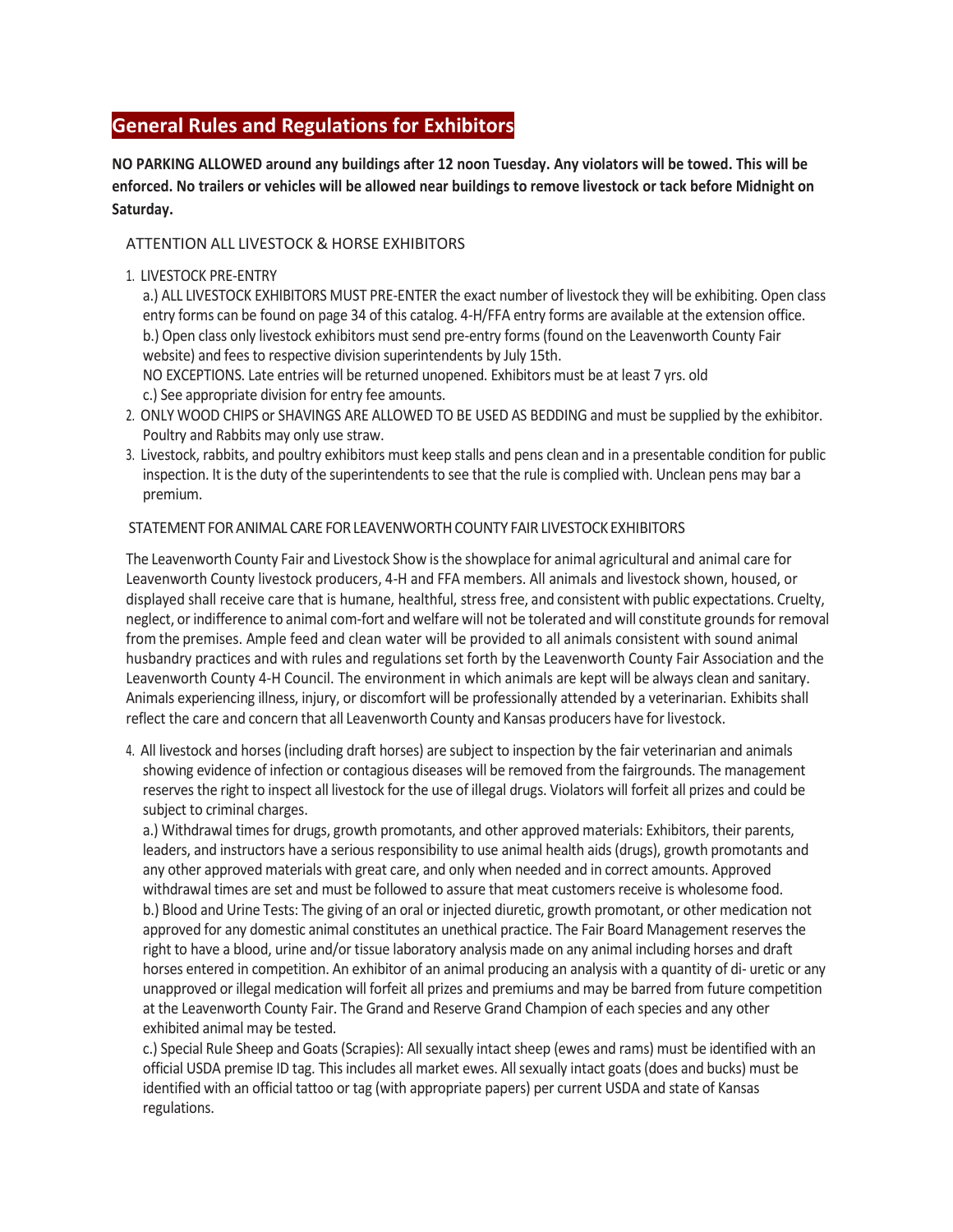d.) **"Home Raised"** recognition will be given to those animals BORN on the 4-H or FFA member's family farm.

- 5. Livestock entered as a definite breed need not have the certificate ofregistration, but must show definite characteristics of that breed, the judge having the right to declare an animal not eligible to compete. This rule means that good grades of a definite breed may compete in the breed of their sire.
- **6. No blocking chutes in any barn at any time.** Blocking chutes are not to be placed in any location blocking a road, walkway, or manure disposal area. The management reserves the right to move any blocking chutes placed in an unsuitable area. Exhibitors are expected to keep blocking chutes and surrounding areas neat and clean. Blocking chutes must be removed immediately after the fair.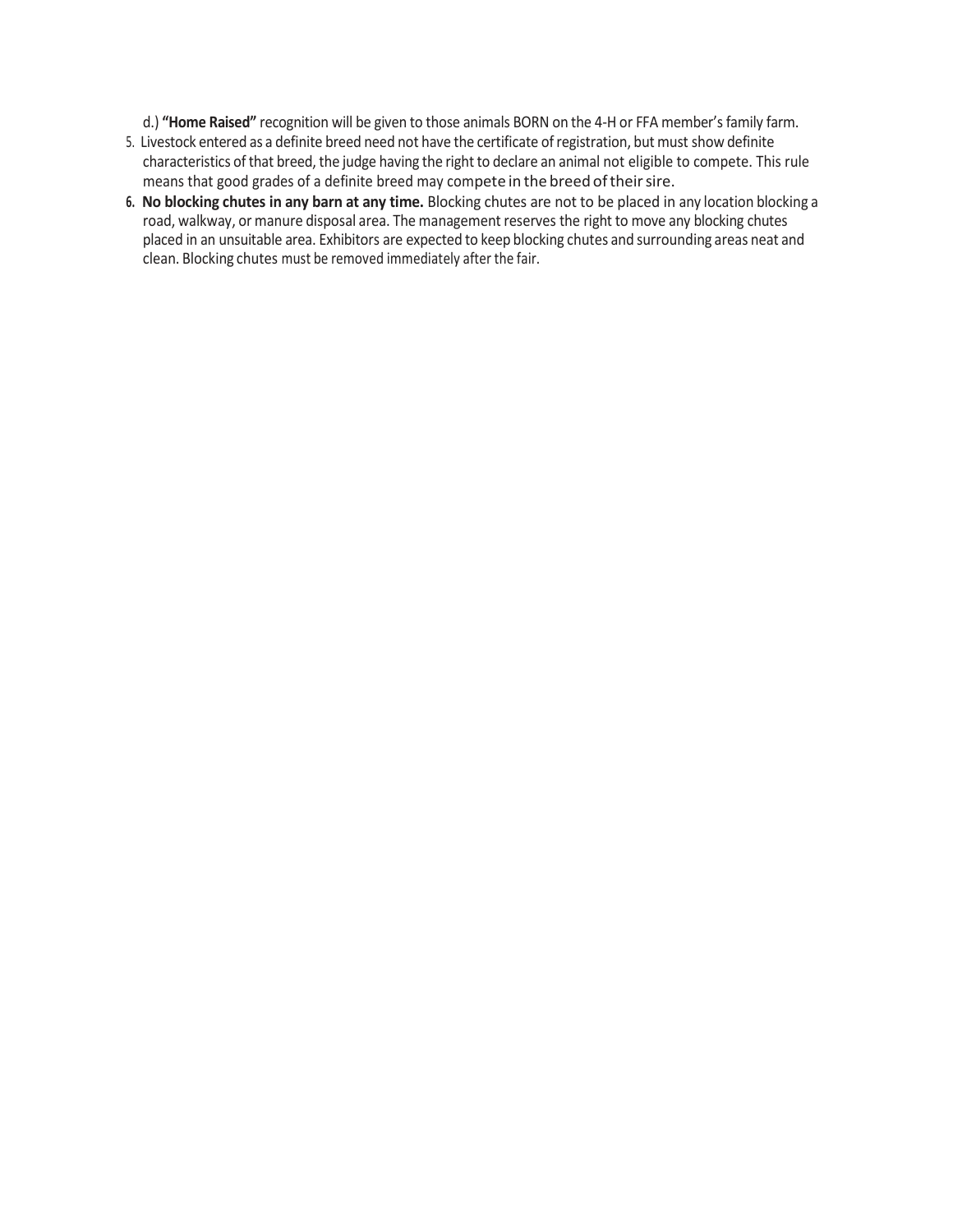**Open Class Communist Division DO Class Division DO Dairy Cattle** 

**PRE-ENTRY of Livestock Exhibits is a MUST: For pre-entry instructions see page 11 under "General Rules and Regulations for Exhibitors"**

**Entry Fee:** 50 cents per entry

**Entries Accepted/weighed in:** Thursday 8:30 am - 12 Noon

# **Judging/Show: Thursday, July 28th, 8:00 pm, Show Arena**

**Special Rules:** Lactating dairy cattle will enter the fairgrounds on Thursday from 8 am to noon. These entries will be released to leave the fairground after 11 pm on Thursday. Stalls must be cleaned prior to the removal of these animals. No lactating dairy cattle will be allowed to stay on the grounds other than the show day. All other animals must enter by Tuesday 12 noon.

### **Premiums:**

| \$10.00 | <b>First Place</b> |  |  |
|---------|--------------------|--|--|
| \$5.00  | Second Place       |  |  |
| \$2.50  | <b>Third Place</b> |  |  |

Premium payouts will not be mailed. They must be picked up at the fair office.

**Awards:** Junior Champion female in each breed will show for Supreme Junior Cham-pion Female and Senior Champion Females in each breed will show for Supreme Senior Champion Female.

The Leavenworth County DHIA will award:

\$50.00 Cash Prize for the Supreme Junior Champion Female and

\$100.00 Cash Award for Supreme Senior Champion Female.

Classes for Each Breed: Class numbers will coincide with the 4-H/FFA classes. When completing the pre-entry form, please leave the class number blank. Classes are asfollows:

- Spring Heifer Calf 3/1/22-5/31/22
- Winter Heifer Calf 12/1/21-2/28/22
- Fall Heifer Calf 9/1/21-11/30/21
- Summer Yearling 6/1/21-8/31/21
- Spring Yearling 3/1/21-5/31/21
- Winter Yearling 12/1/20-2/28/21
- Fall Yearling 9/1/20-11/30/20
- 2 & 3 Year Old Cows (Must have freshened) 9/1/18 8/31/20
- 4 Year Old Cows & Older Born before 8/1/18

# **Open Class Community Community Division BO Beef Cattle**

**PRE-ENTRY of Livestock Exhibits is a MUST: For pre-entry instructions see page 11 under "General Rules and Regulations for Exhibitors."**

Additional entry forms are available at the extension office.

**Entry Fee:** 50 cents per head

**Entries Accepted/weighed in**: Tuesday 9:30 am - 11:00 am

**Judging/Show: Thursday, July 28th, 9:00 AM, Show Arena**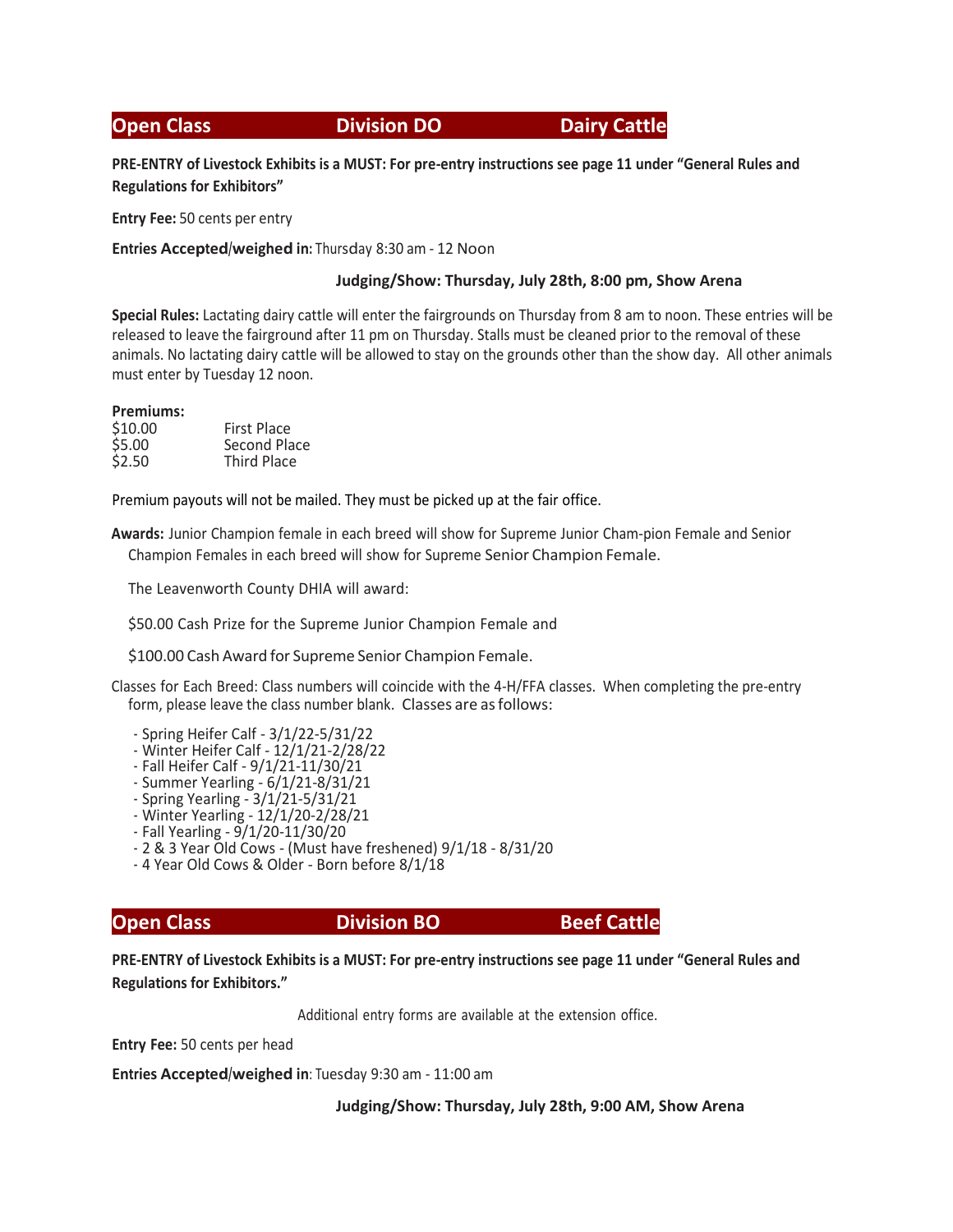# **Special Rules:**

1.All entries due July 15 current year no EXCEPTIONS! Late entries will be returned unopened.

- 2. 4-H and FFA who are showing their beef animals in both 4-H/FFA and open class do not need to send in open class entries. 4-H/FFA entries are due June 30th and are automatically entered in open class. Exceptions: If 4- H/FFA member is exhibiting a beef animal in open class only (example: bull, send in entry by July 15th. Be sure and mark on entry form that you are exhibiting in 4-H/FFA also and note total number of beef exhibits.
- 3. Open class beef entries limited to 4 animals per exhibitor
- 4. Open class entry fees must be paid with entry form in advance.
- 5. Mail all entries and entry fees to the beef superintendent
- 6. All cattle entered are to be checked in with the superintendent on Tuesday 9 to 11 a.m. Entries not checked in are considered as no-shows.
- 7.Wood chips are the acceptable bedding and will be provided by the exhibitor.Straw for bedding will not be allowed. Hay and feed may not be stored in or around the cattle barn.
- 8.There is a limited space for cattle trailer parking. The fair board requests exhibitorsto share trailers for storing additional feed. All other trailers should be removed from fairgrounds.

9.Cow/Calf pairs will be exhibited on show day only. No exceptions. Barn space provided if available.

10. The use of portable generators for electricity on beef show day is appreciated.

11. Review general rules section.

Special Rules: Double registered animals may show as beef or dairy, but not both. Irrespective of general fair rules and regulations no other age classes will be allowed.

**Premiums:** Prizes offered on all recognized beef breeds and all crossbred heifers in each classification

| \$10.00 | <b>First Place</b> |
|---------|--------------------|
| \$5.00  | Second Place       |
| \$2.50  | Third Place        |

Premium payouts will not be mailed. They must be picked up at the fair office.

**Awards:** Champion Bull, Champion Market Steer, Champion Heifer – 1st and 2ndplaces of each class show for Champion by Breed.

### **Classes for each Breed:**

9 Market Beef Steers showed by breed; classes divided by weight if necessary

10 Market Beef Heifer: 1000 lbs. or more; classes divided by weight if necessary

11 Bulls dropped between January 1 and February 28 of current year. Animal must be weaned

12 Bull dropped between September 1 and December 31 of previous year.

13 Bull dropped between May 1 and August 31 of previous year.

14 Bull dropped between January 1 and April 30 of previous year.

15 Bull dropped between January 1 and December 31 two years prior

16 Breeding Beef dropped between January 1 and February 28 of current year. Animal must be weaned

17 Breeding Beef dropped between Sept. 1 and Dec. 31 of previous year.

18 Breeding Beef dropped between May 1 and August 31 of previous year.

19 Breeding Beef dropped between January 1 and April 30 of previous year.

20 Breeding Beef dropped between January 1 and December 31 two years prior. Animal must not have calved

### **Classes for Combined Breed:**

21 Cow/Calf Pair (Limitations: Cows may not enter in this class more than twice; example: Cow can be entered in 2021 and 2022)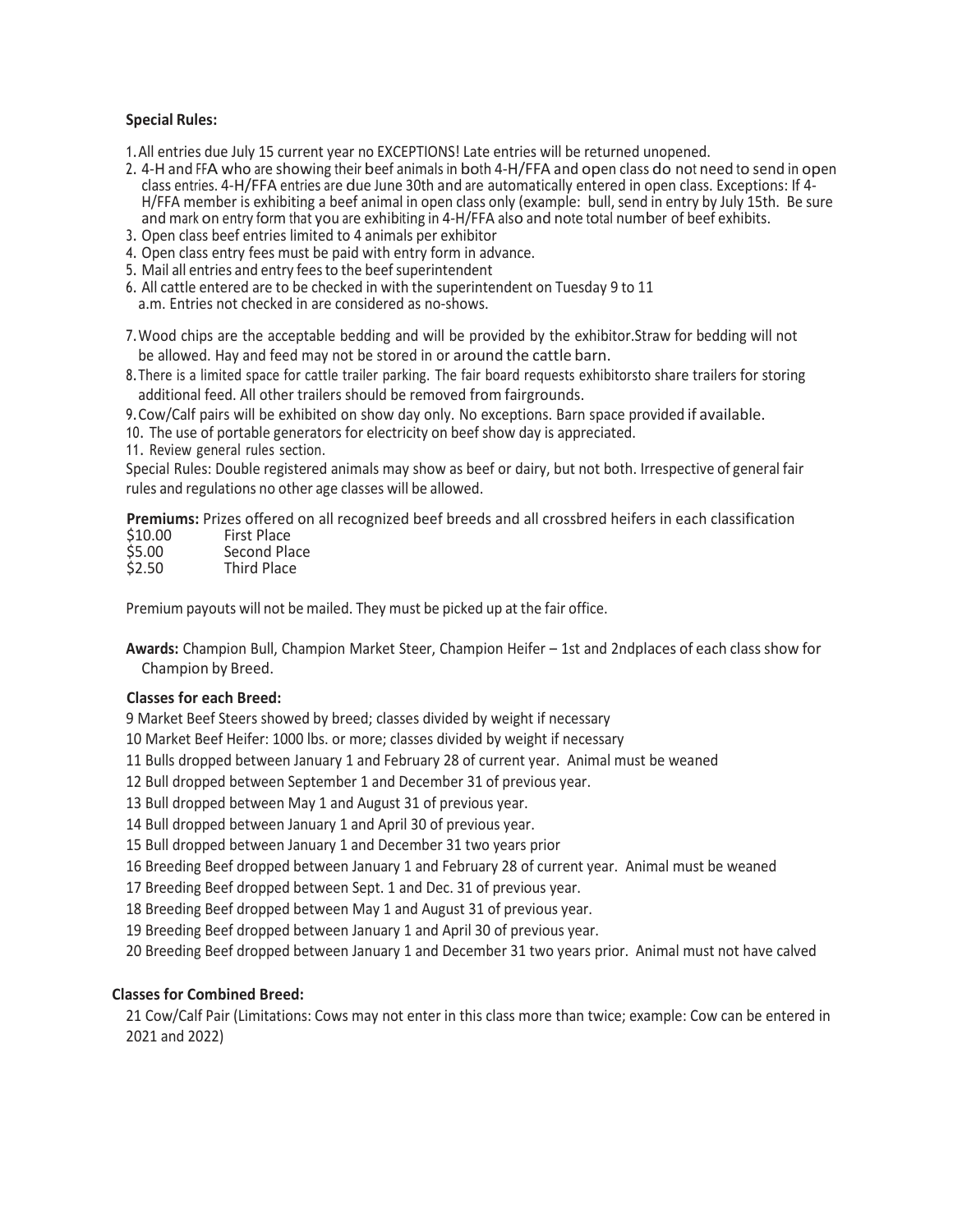# **Open Class Communist Communist Communist Communist Communist Communist Communist Communist Communist Communist Communist Communist Communist Communist Communist Communist Communist Communist Communist Communist Communist**

**PRE-ENTRY of Livestock Exhibits is a MUST: For pre-entry instructions see page 11 under "General Rules and Regulations for Exhibitors"**

**Entry Fee:** 25¢ per entry **Entries Accepted/weighed in**: Monday 6:00 pm to 9:00 pm

# **Judging/Show: Tuesday, July 26th, 6:00 PM, Show Arena**

**Special Rules:** Exhibitors limited to 2 market and 2 breeding animals. Market hogs must have been born after January 1, 2019. Clipping without restraint will be permitted on fairgrounds.

**Premiums:** Prizes offered on all breeds are

\$4.50 First Place \$3.50 Second Place \$2.00 Third Place

Premium payouts will not be mailed. They must be picked up at the fair office.

# **Classes for Each Breed:**

26 Spring Gilt 27 Market Hog

Pee-Wee Showmanship: Non-competition. Participation only. Open to 5- and 6-year-old. All exhibitors will receive an award. Exhibitors may show animals belonging to another family member that is already entered. All exhibitors will show in one class before the regular show. Return entries by July 14th to Randy Heim 17490 Mt. Olivet Rd, Leavenworth, KS 66048.

Judging and show coincides with Division SW. For safety reasons it is strongly suggested pee-wee exhibitors be capable of showing swine by themselves.

# **Open Class Community Community Division SH Sheep**

**PRE-ENTRY of Livestock Exhibits is a MUST: For pre-entry instructions see the "General Rules and Regulations for Exhibitors".**

**Entry Fee:** 25¢ per entry **Entries Accepted/weighed in:** Tuesday 8:00 am - 9:30 am

# **Market Lamb/Breeding Show: Wednesday, July 27th, 10 AM, Show Arena**

**Special Rules:** Animals must be identified with an official USDA premise ID tag. This is per current State of Kansas regulations.

**Premiums:** Prizes offered on all recognized breeds are:

\$4.50 First Place

\$3.50 Second Place

\$2.00 Third Place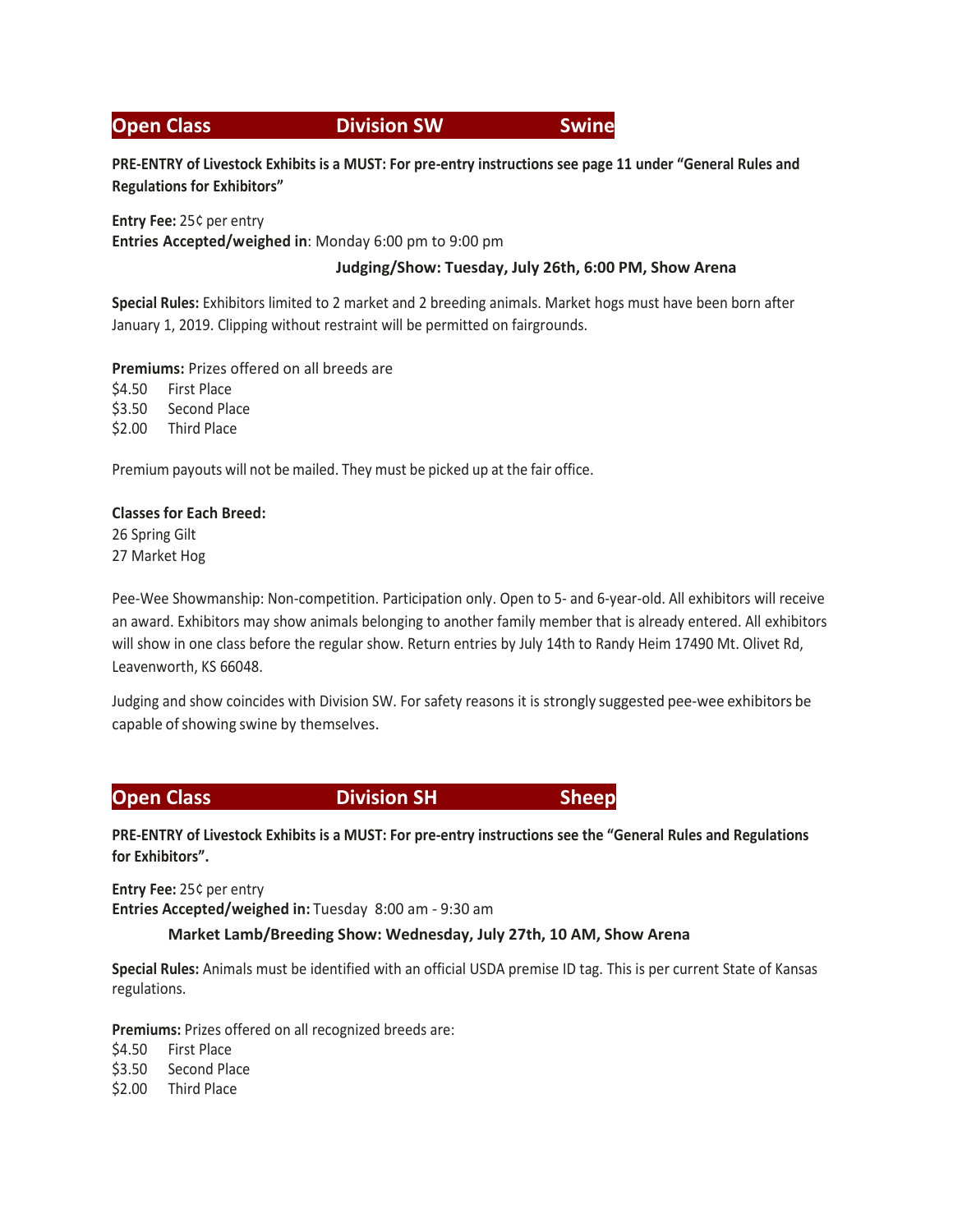Premium payouts will not be mailed. They must be picked up at the fair office.

# **Classes for Each Breed:** Spring Ewe lamb, born after Jan 1 current year Fall Ewe lamb Yearling Ewe

# **Classes for Market Lamb** born after Jan 1 of current year

Black face White face Speckle Hair

# **Open Class Community Community Division GO Goats**

**PRE-ENTRY of Livestock Exhibits is a MUST. For pre-entry instructions see page 11 under "General Rules and Regulationsfor Exhibitors"**

**Entry fee:** 25¢ per head **Entries Checked In**: Tuesday 8:00 am - 9:00 am, Livestock Barns

### **Judging/Show: Wednesday, July 27th, 4 pm, Show Arena**

# **Milking Goat Judging/Show: Thursday, July 28th, 4 pm, Show Arena or immediately following the Beef Cattle Show**

**Special Rules:** Lactating dairy goats will enter the fairgrounds on Thursday from 8 am to noon. These entries will be released to leave the fairgrounds after 11 pm on Thursday. Stalls must be cleaned prior to the removal of these animals. No production dairy goats will be allowed to stay on the grounds other than the show day. All sexually intact does, and bucks must be identified with an official tag or tattoo with appropriate papers. This is per current USDA and State of Kansas regulations. Breed name needs to be listed.

**Premiums:** Prizes offered on all breeds

\$4.50 First Place \$3.50 Second Place \$2.00 Third Place

Premium payouts will not be mailed. They must be picked up at the fair office.

**Dairy Only Classes:** for each breed (breed name is needed) 04 Junior Doe up to 6 months (must not leave fairgrounds until Sat.) 05 Junior Doe 6 to 12 months not in milk (must not leave fairgrounds until Sat.) 06 Junior Doe 12 - 24 months not in milk (must not leave fairgrounds until Sat.) 07 Senior Doe 12 - 24 months in milk 08 Senior Doe 24 months and older in milk 10 Yearling Bucks up to 12 months

**All Other Breeding Stock (breed name is needed)** Category: Miniature (M) & Fiber (F)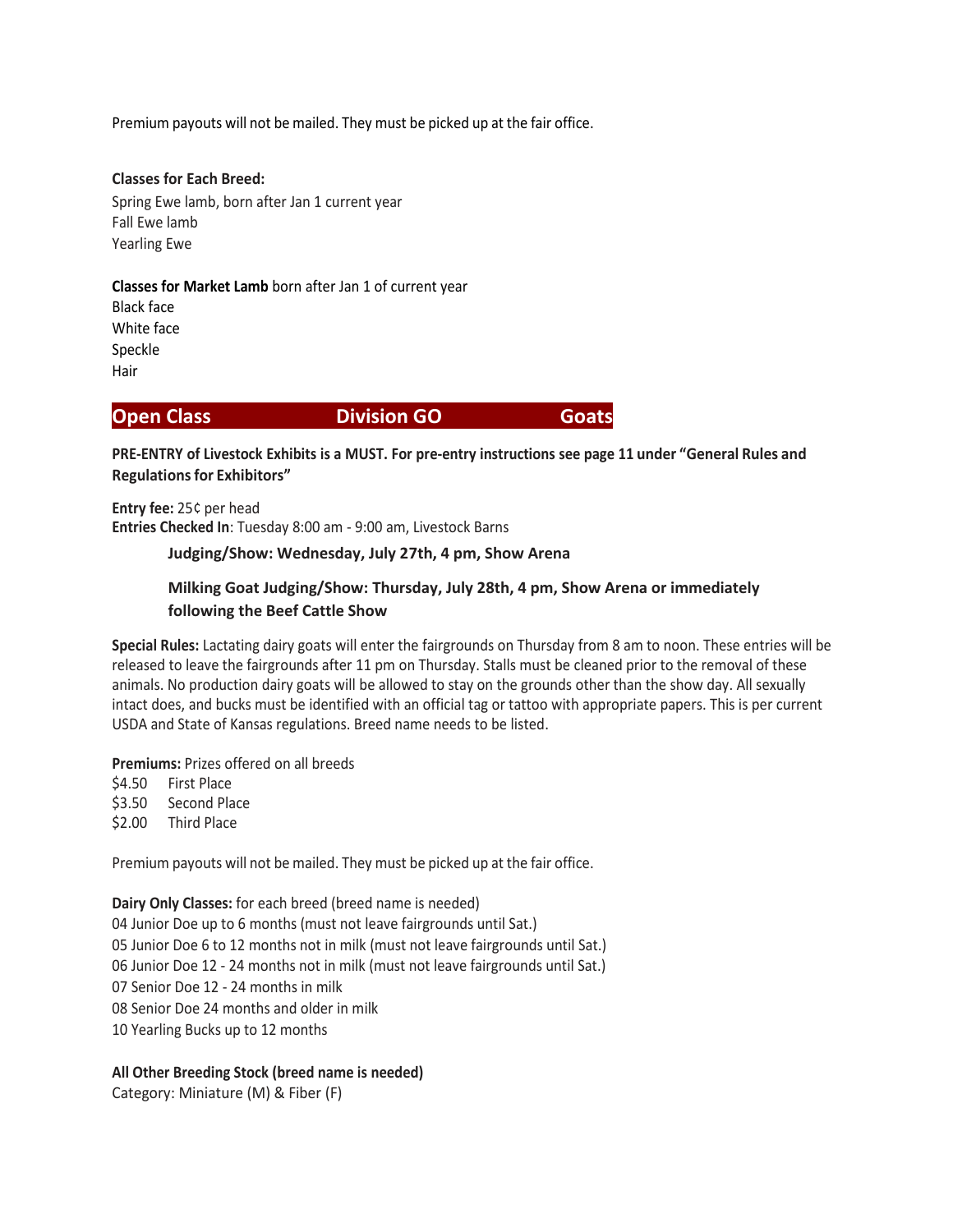Please put stock in the appropriate category AND class. (ie, Miniature, Jr. doe born during current year would be M11). All bucks may be displayed on the day of the show only.

### **Classes Miniature & Fiber**

11 Jr Doe born current year 12 Yearling Doe not over 2 years 13 Adult Doe over 2 years 14 Weather Goat/Market (only in fiber) 15 Yearling Buck

**Breeding Chevon** (Meat Chevon Only) 16 Jr Doe up to 6 months of age 17 Jr Doe 6 - 12 months of age 18 Yearling doe 12 - 24 months of age 19 Adult Doe 24 months or older 20 Yearling buck 21 Market Chevon - Traditional 22 Crossbred 23 Dairy

**Open Class Communist Communist Division PO Poultry** 

**PRE-ENTRY of Livestock Exhibits is a MUST: For pre-entry instructions see "General Rules and Regulations for Exhibitors"**

**Entry Fee:** 25¢ per entry

**Entries Checked In:** Tuesday from 8:00 am - Noon and 1:00 pm-5:30 pm

### **Judging/Show: Wednesday, July 27th, 2:00 pm, Poultry Barn**

**Special Rules:** Ample room will be provided. Bring feed for birds for five days. Exhibitors are responsible for keeping pens clean. READ GENERAL RULES AND REGULATIONS. All birds must be tested free of pullorum-typhoid by a certified blood-tester or a typhoid clean hatchery. Exhibitors may mail certificates with entries to superintendent by July 16th. Contact the Extension office for information on licensed testers in the county. There will be a \$2.00 fee per bird for testing done on open class poultry at entry time.

**Premiums:** offered on all recognized breeds.

|  | Prizes for classes 40 thru 43 are: | Prizes for classes 44 thru 51 are: |
|--|------------------------------------|------------------------------------|
|  | \$1.00 First Place                 | \$1.50 First Place                 |
|  | \$.75 Second Place                 | \$1.00 Second Place                |
|  | S.50 Third Place                   | \$.75 Third Place                  |
|  |                                    |                                    |

Premium payouts will not be mailed. They must be picked up at the fair office. No trophies will be awarded for open class. Premiums are forfeited for removing birds prior to Sunday release time. All birds must be removed by 10:00 AM Sunday.

# **Classes**

40 Standard Breeds, Large Fowl – Young Pen. One bird of either sex. 41 Standard Breeds, Large Fowl – Old Pen. One bird of either sex.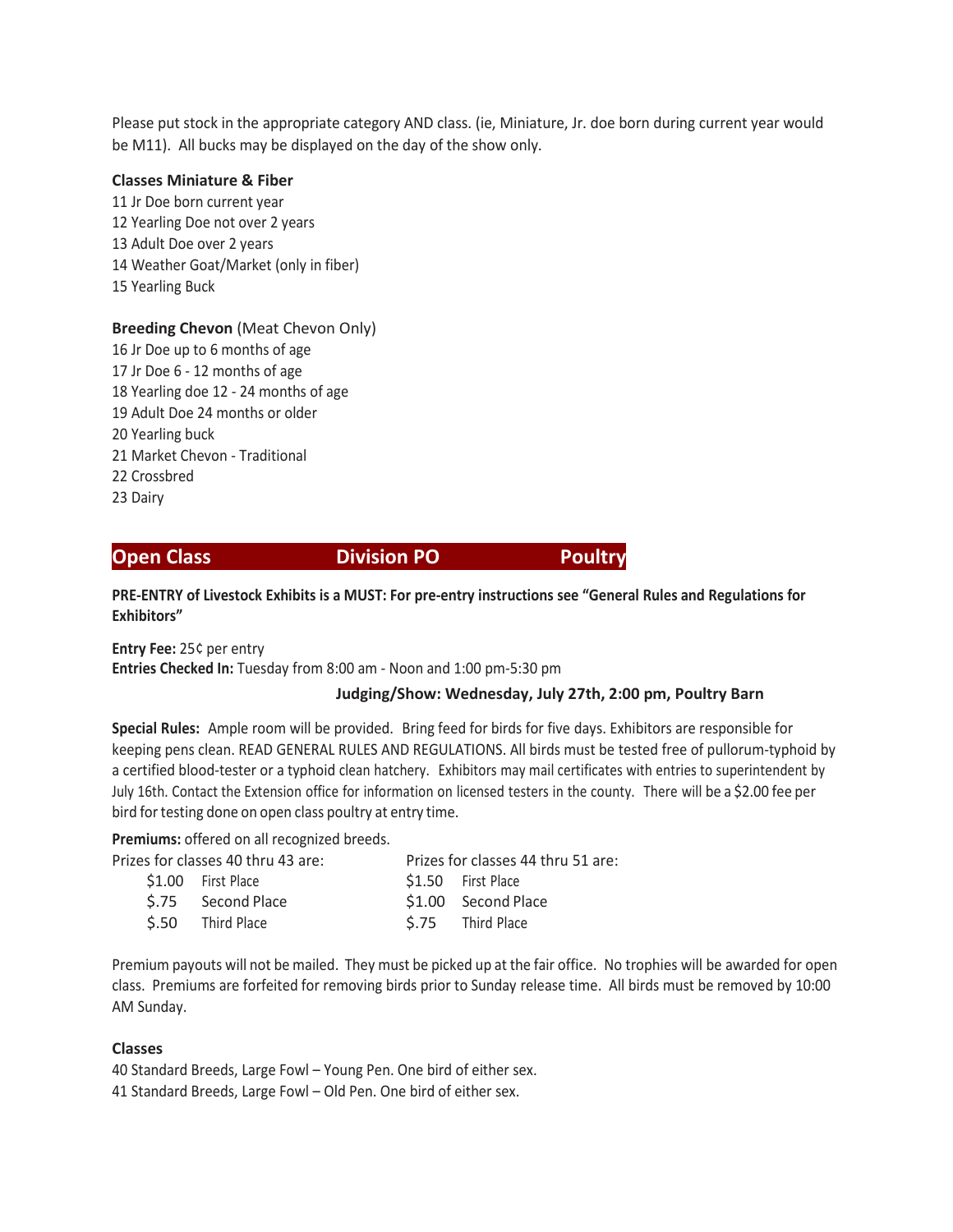42 Standard Breeds, Bantams – Young Pen. One bird of either sex.

43 Standard Breeds, Bantams – Old Pen. One bird of either sex.

44 Production Pullets – Pen of 3. Standard bred, cross bred or straincross pullets to be judged on egg production qualities only.

45 Production Hens – Pen of 3. Standardbred, crossbred or strain cross birds of the same sex to be judged on meat production qualities only.

46 Meat Type Chickens – Pen of 3. Crossbred or strain cross birds of the same sex to be judged on meat production qualities only.

47 Turkeys, all breeds – Pen, 1 bird of either sex

48 Ducks, all breeds – Pen, 1 bird of either sex

49 Geese, all breeds – Pen, 1 bird of either sex

50 Pigeons, all breeds – Pen, 1 bird of either sex

51 Pen of other poultry – 1 bird of one breed NOT LISTED ABOVE.

(Exhibitors may have any number of entries in this class but each entry must be a different breed).

**Open Class Communist Communist Division RA Rabbits** 

**PRE-ENTRY of Livestock Exhibits is a MUST. For pre-entry instructions see "General Rules and Regulations for Exhibitors"**

**Entry fee:** 25¢ per entry **Entries Checked In:** Monday 5:00 pm - 9:00 pm

# **Judging/Show: Thursday, July 28th, 8 AM, Rabbit Barn**

**Superintendent:** Roxanne Kell 913-680-6964

**Special Rules:** ALL RABBITS MUST BE TATTOOED IN LEFT EAR. May not be released until Sunday 9 am to noon. Bring bedding, feed and water cups or crocks and must keep pans clean, Exhibitors responsible for clean pens.

# **Premiums:**

\$1.00 First Place \$ .75 Second Place \$ .50 Third Place

Premium payouts will not be mailed. They must be picked up at the fair office.

# **Classes:**

110 Junior Bucks 3 to 5 months 111 Junior Doe 3 to 5 months 112 Intermediate Buck 6 to 8 months 113-Intermediate Doe 6 to 8 months 114 Senior Buck over 8 months 115 Senior Doe over 8 months 116 Meat Pen A recognized breed, not over 5 pounds each and not over 60 days old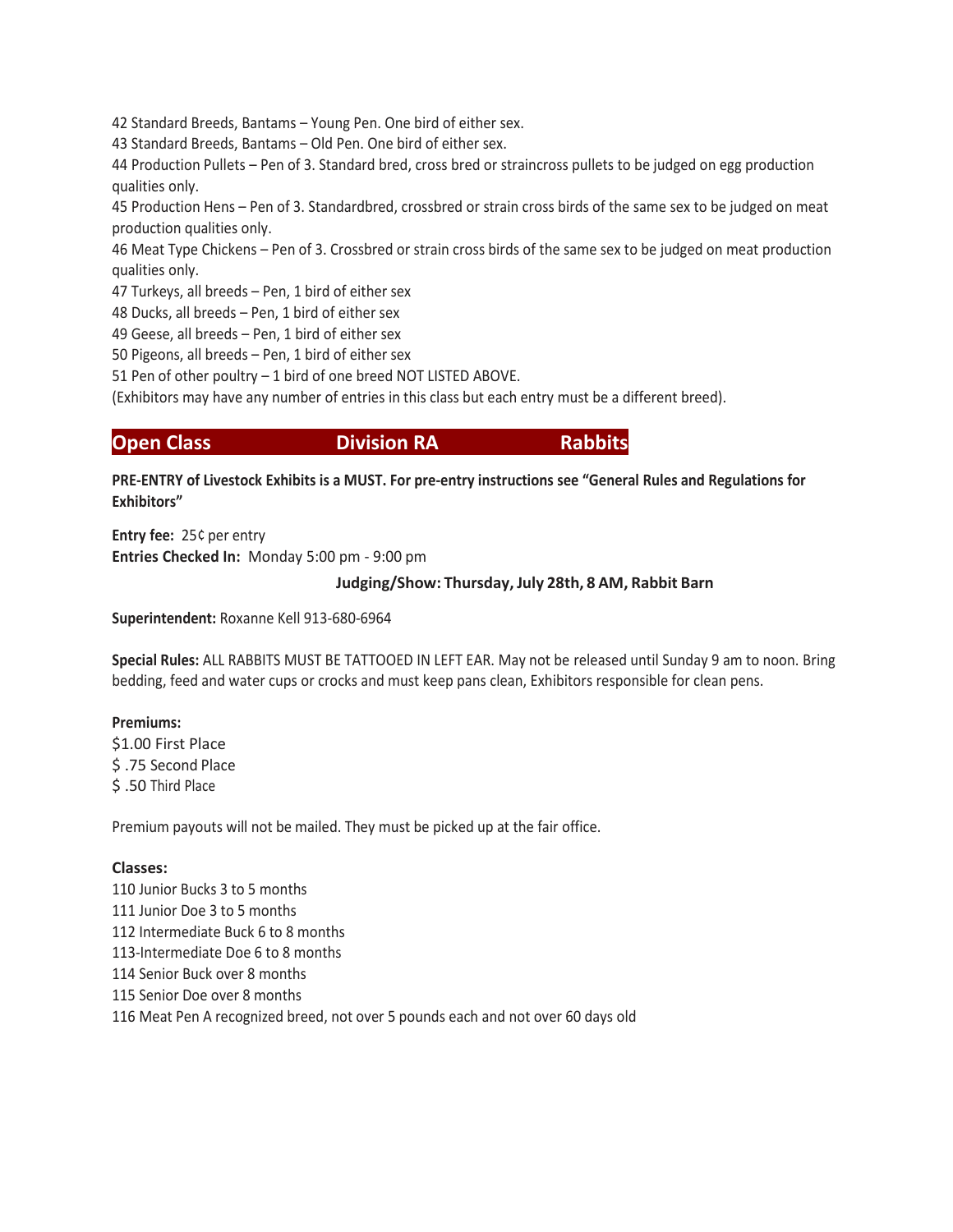# **Open Class Division C Field Crops, Horticulture, Honey**

**Entry Fee:** 25¢ per entry

**Entries Accepted:** Tuesday from 1:00 pm – 4:00 pm West side of Administration Bldg.

# **Judging starts Tuesday, July 27th at 5:00 pm**

**Special Rules:** Exhibitors may have one entry per class.

# **Premiums:**

\$2.00 First Place \$1.50 Second Place \$1.00 Third Place

Premium payouts will not be mailed. They must be picked up at the fair office.

# **Field Crop Classes:**

| Corn               | 11 White or yellow (ten ear exhibit)        |
|--------------------|---------------------------------------------|
| Sorghum            | 15 Hybrid Grain Sorghum (ten head exhibit)  |
|                    | 16 Hybrid Forage Sorghum (ten head exhibit) |
| Wheat              | 20 One Gallon Sample                        |
| Alfalfa            | 22 One-gallon sample of seed                |
| <b>Red Clover</b>  | 23 One-gallon sample of seed                |
| <b>Brome Grass</b> | 24 One-gallon sample of seed                |
|                    |                                             |

Hay to consist of one flake or slice from a rectangular bale, or 10-inch section cut from a round bale. The flake or slice should be approximately 6 inches in thickness and tied in two directions.

| Alfalfa           | 25 |
|-------------------|----|
| <b>Red Clover</b> | 26 |
| Prairie           | 27 |
| <b>Brome</b>      | 28 |
|                   |    |

Soybeans 29 (bundle of three plants)

# **Horticulture - Vegetables**

Premiums for garden display are: \$3.00 First Place \$2.50 Second Place \$1.00 Third Place 35 – **Garden Display**

Exhibit consists of 5 different fresh vegetables. Canned vegetables are not acceptable. Only one variety of a specific vegetable may be exhibited. The number of the 5 vegetables to be exhibited are:

Large Vegetables: (one each) watermelon, squash, pumpkin, eggplant, cabbage, cantaloupe, etc. Medium Vegetables: (5 each) cucumbers, carrots, beets, tomatoes, onions, peppers, parsnips, okra, Irish potatoes, sweet potatoes, etc.

Small Vegetables: (approx. one dozen) green beans, etc.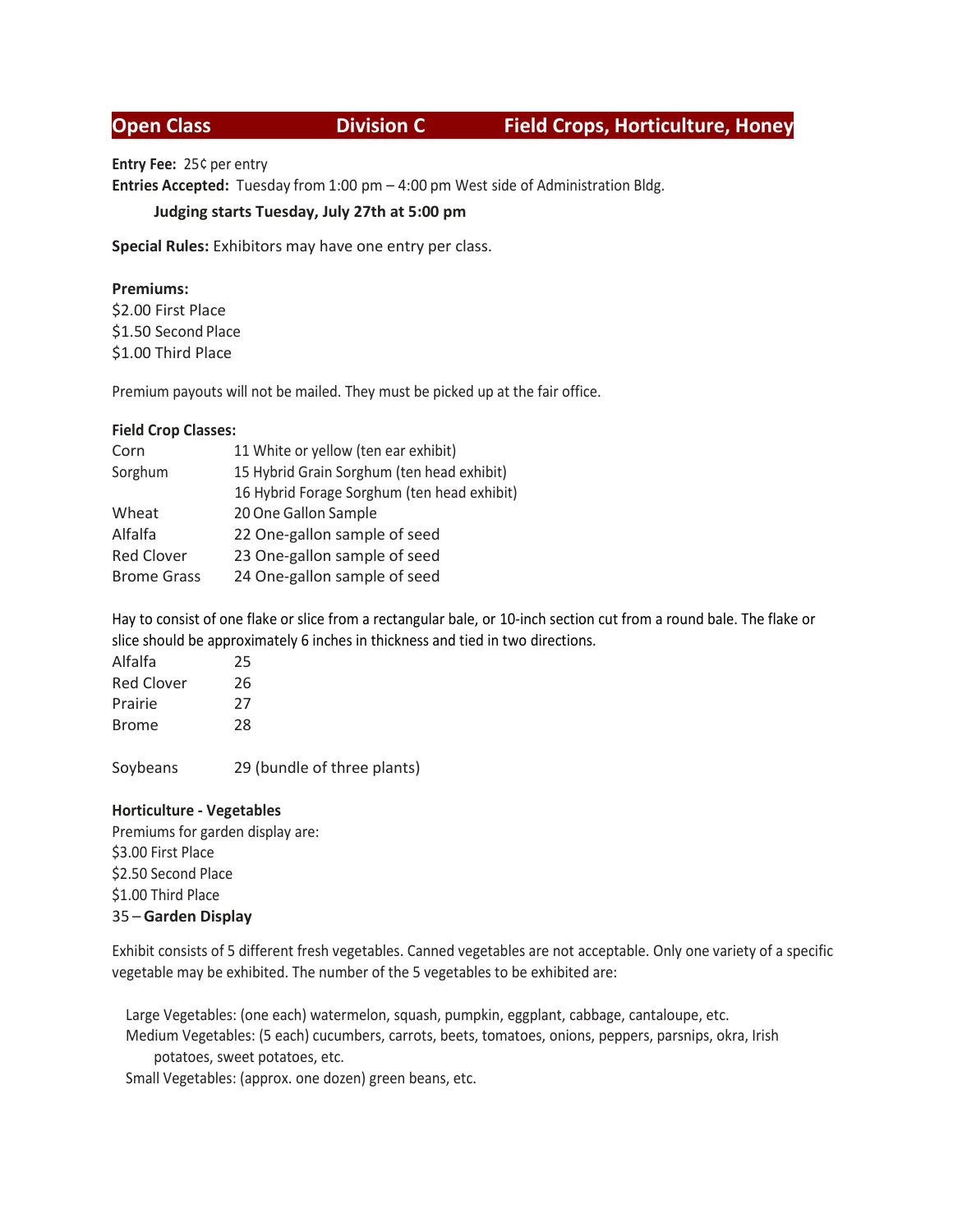### **Premiums for other vegetable exhibits, fruit and honey are:**

- \$2.00 First Place \$1.50 Second Place
- \$1.00 Third Place

Premium payouts will not be mailed. They must be picked up at the fair office.

**Horticulture - Vegetables** 40 Plate of 5 tomatoes 41 Plate of 5 cherry tomatoes 42 Plate of 5 red potatoes 43 Plate of 5 white potatoes 44 Plate of 5 sweet potatoes 45 Plate of 5 white onions 46 Plate of 5 yellow onions 47 Plate of 5 red onions 48 Plate of 12 beans, green snap 49 Plate of 12 beans, yellow wax 50 Plate of 5 table beets 51 Plate of 5 carrots 52 One eggplant 53 Plate of 5 peppers, bell 54 Plate of 5 peppers, hot 55 Plate of 5 peppers, sweet 56 Plate of 5 turnips 57 One watermelon 58 One pumpkin 59 One cantaloupe 60 Plate of 5 cucumbers 61 Plate of 5 okra 62 One squash, summer 63 One squash, winter 64 - One squash, zucchini 65 - Other vegetable (follow size guidelines above for number of specimens to exhibit)

# **Horticulture - Fruit**

66 - Plate of 5 apples (any variety) 67 - Plate of 5 pears (any variety) 68 - Plate of 5 peaches (white) 69 - Plate of 5 peaches (yellow) 70- One small basket white grapes 71 - One small basket blue grapes

### **Kansas Honey**

Open to all beekeepers. All jars must be plain and free of labels. No inner seals in lids. AG400 Extracted Honey; Light AG401 Extracted Honey; Dark AG402 Chunk Honey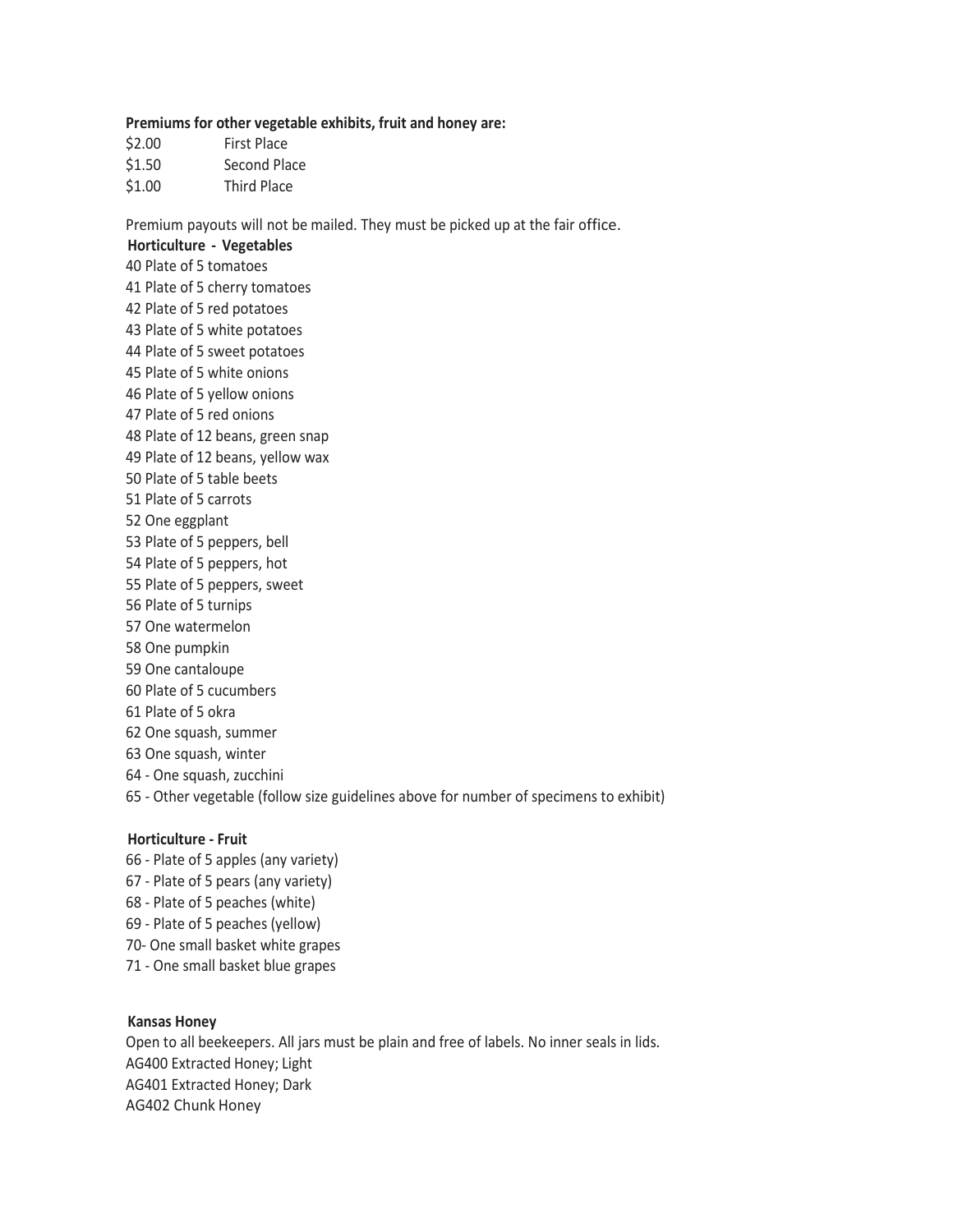AG403 Comb HoneyAG404 Cut Comb AG405 Crystallized/Creamed Honey AG406 Honey Gift Package AG407 Beeswax AG410 Frame of Honey (shallow or medium depth) **Youth Entries, Age 18 and under** AG412Y Extracted Honey; Light AG413Y Extracted Honey; Dark AG414Y Honey Gift Package AG415Y Frame Honey (shallow or medium depth)

The Kansas Honey Producers Association will present an engraved plaque to the beekeeper in both categories with the greatest total number of points as determined by the judges. In open class, you must enter 3 or more classes to be eligible for this award. In the youth class you must enter at least two categories

Extracted Honey: also known as strained honey, is honey that has been separated from the comb by centrifugal force, gravity, straining, or other means. Shall consist of 3 one pound Queenline or Classic jars, no inner seals in lids. All jars must be plain and free of labels.

Chunk Honey: shall consist of 1 strip of cut comb (full length of the jar)in 3 one-pound round glass jars. Comb Honey: three "rounds" "cassettes" (clear lids both sides, no pressure sensitive label), or "bass-wood sections" (cardboard carton with window, no producer's name or address).

Cut Comb Honey: three comb honeycut and placed in commercial plastic comb honey boxes(4x4).

Gift Package: Items must be clearly labeled, as they would be offered for sale - except any marks identifying the entrant must be obscured or removed, or fictitious. Fictitious labels must meet legal label requirements. Gift package, if wrapped, must be able to be unwrapped for judging. Home- made food items must have recipes attached. Gift packages must contain at least 50% producer made items. A 3"x5" note card must be included that states the intended use and cost of package. Youth gift packages may not contain alcoholic beverages

Beeswax: 3 lb. block geometric shape, not decorative, smooth surface top, and bottom.

Frame of Honey: shallow or medium depth Frame must be in displaycase, both sides visible. Displaycase available upon request.

Neither the Kansas State Fair nor The Kansas Honey Producers are responsible for items that are lost or stolen.

**Open Class Convertise General Rules Convertise Convertise Home Economics** 

Home Economics (Located on West end of Administration Bldg.)

### **Judging begins Tuesday, July 26th at 10:00 am**

**Entry Fee:** 25¢ per entry. **Entries Accepted:** Monday 6:30 pm - 8:30 pm Tuesday 8:00 am – 9:00 am **Release Time:** Saturday 9:00 pm - 10:00 pm Sunday 9:00 am - 10:30 am

### **General Rules:**

1.Premium competition is open to Leavenworth County and surrounding counties 2.Premiums are paid only on classes as listed.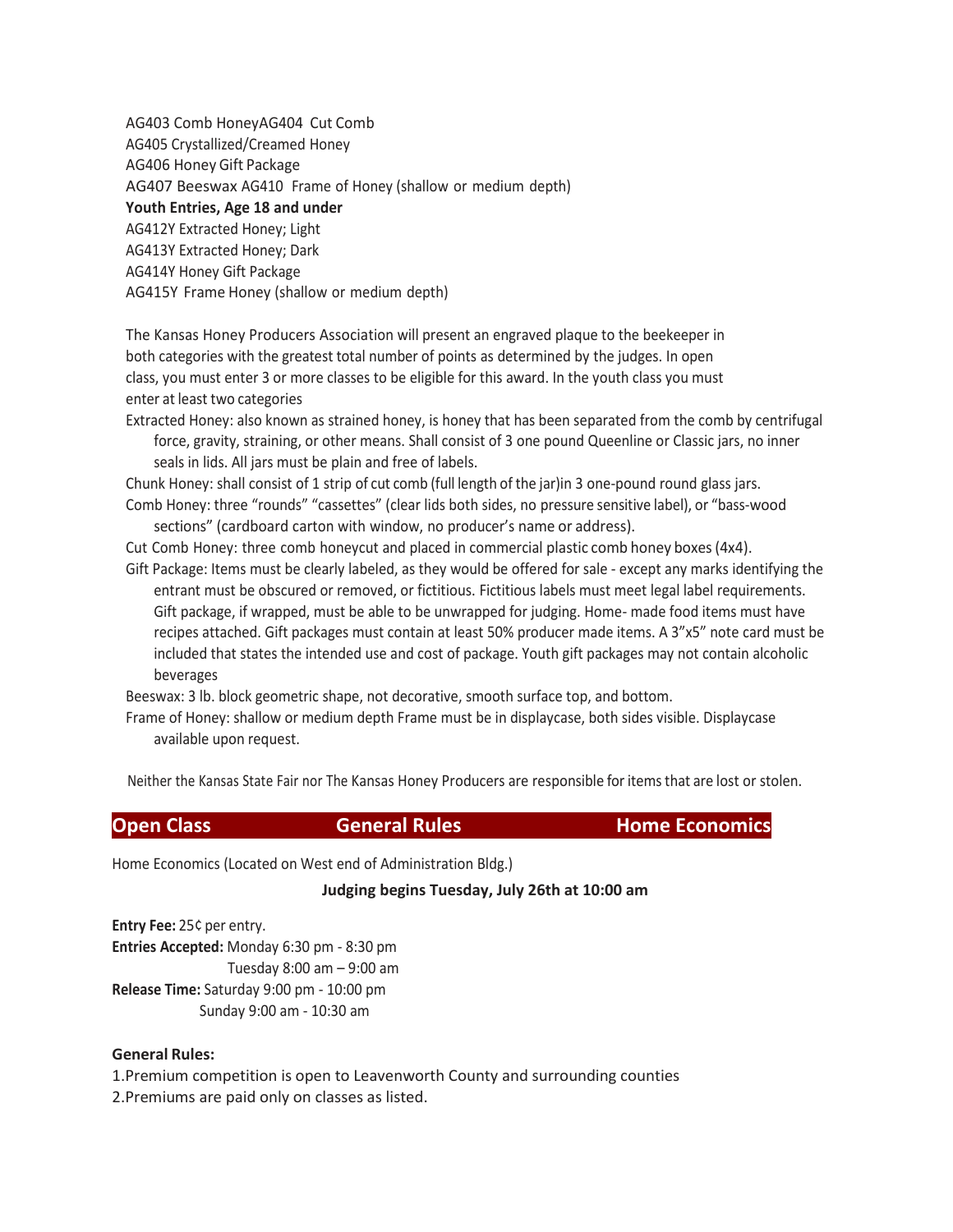3. Entry fee is \$.25 per entry.

4.Entry cards may be picked up at the First State Bank, the courthouse annex in Tonganoxie, the County Extension Office in Leavenworth, the Tonganoxie Library or at the fair during entry times.

5. Entry card must be filled out in its entirety prior to going to the entry table. (No exceptions)

6. Name labels are appreciated.

7. Exhibitors are limited to **one** entry per class, except where noted.

8. Unauthorized use of copyright materials, such as Disney, cartoon characters or sports logos, is not permitted.

9. All entries will be divided into three age groups:

S – Senior Citizen, age 60 and over

- A Adult, age 17-59
- Y Youth, age 16 and under (state age) Mark appropriate age group on entry card. Example: 100-S, 100-A, 100-Y (8)

10. The bottom part of the entry card is your receipt and MUST be presented when picking up your entry.

11. 1st, 2nd, and 3rd place ribbons are awarded in each class in each age group. Ribbons are awarded on merit. The judge reserves the right to with- hold awards if entries are not deserving of recognition.

12. Special award ribbons are awarded at the judge's discretion.

13. No entries will be released before 9:00 pm on Saturday – NO EXCEPTIONS!

14. Any exhibit left after 11:00 am Sunday will become the property of the Open Class Home Economics Department. There is no post fair pick-up point.

15. Every precaution will be taken to ensure the safety of all entries, but in no case will the management be responsible for the loss or injury to same.

16. Please check each department for additional special rules.

17. Open class payouts must be picked up in the fair office. They will not be mailed.

18. All articles must be made by exhibitor.

# **Open Class Clothing, Textiles, Needle Arts**

**Entries Accepted**: Monday 6:30 pm - 8:30 pp

Tuesday 8:00 am – 9:00 am

**Entries Released:** Saturday 9:00 pm -10:00 pm

Sunday 9:00 am - 10:30 am NO EXCEPTIONS

# **Judging begins Tuesday, July 26th at 10 am**

**Superintendent:** Nancy Henre – 913-416-8714

# **Special Rules:**

- 1. Please read Home EconomicsGeneral Rules, page 18.
- 2. Entry must have been completed inthe last two years.
- \*Except class 221 Past Antique Blocks, Antique hankies or AntiqueDoily'smade by othersbefore 1960's
- 3. Quilts may be entered in one class:once for the piecing or once for thequilting.
- 4. Entry should be in good condition,clean and ready for exhibit.
- 5. If an article is an original design, please note by adding "O" to the entry card -example: 140-A(O). At-tach a brief note describing how you got your idea.
- 6. Exhibitors are allowed 2 entries perclass numberin the quilt department.
- 7. All entries must be a fabric sandwich made up of (3) three layers (atop, a filling, and a back) held together with thread or string that goes through all layers: EXCEPT where specified as unfinished topor unfinished block.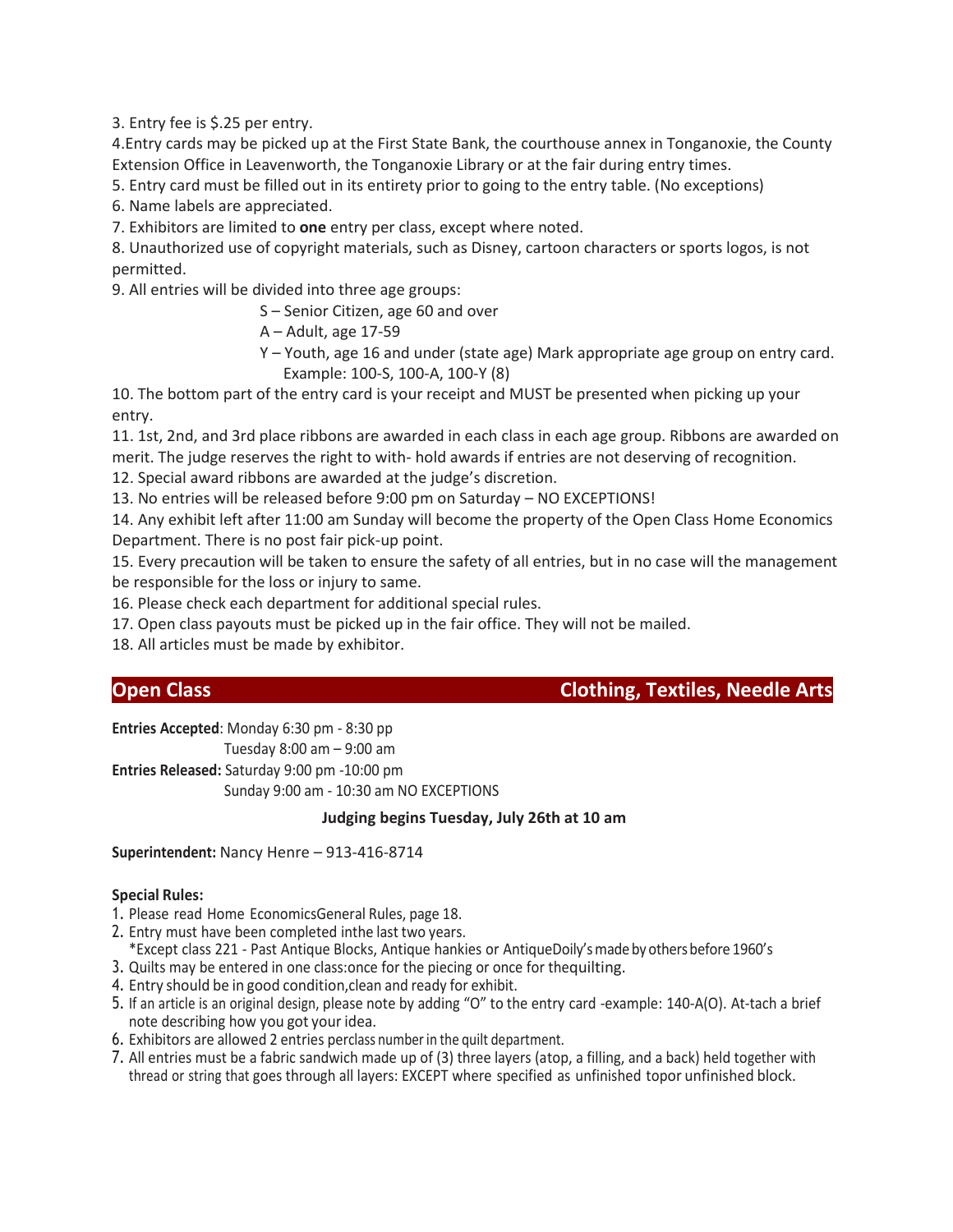Miniature Quilts: Quilts that are miniature representations of full-size quilts, and are less in size than 36" square, with each block no more than 4". All surface techniques, quilting and finishing should be miniature in scale

### **Premiums:**

| \$1.50 | <b>First Place</b> |
|--------|--------------------|
| \$1.25 | Second Place       |
| \$1.00 | <b>Third Place</b> |

Premium payouts will not be mailed. They must be picked up at fair office

### **Needlework, Embroidery and Counted Cross Stitch**

 Picture (other than counted cross stitch) Pillow (stuffed) Pillowcases Towels Multiple Item (set) Table or Lunch Cloth Napkins Scarf or Runner Needlepoint and/or Bargello Crewel Hardanger Ribbon Shadow Beaded (other than counted cross stitch) Smocked Item Sampler (combination of stitches) Waste Canvas Counted Cross Stitch (11 count & under) Counted Cross Stitch (14-17 count) Counted Cross Stitch (18-27 count) Counted Cross Stitch (28 count & above) Counted Cross Stitch (embellished) Embroidered Doll/Toy (stuffed) Embroidered Piece

### **Knitting & Crocheting**

 Tatting Pillow (stuffed) Edging or Insertion Filet Crochet Infant or Doll Clothing Toy or Accessory Thread (multiple item - set) Thread Small (13" & under) Thread Medium (up to 20") Thread Large (up to 36") Thread X-Large (over 36")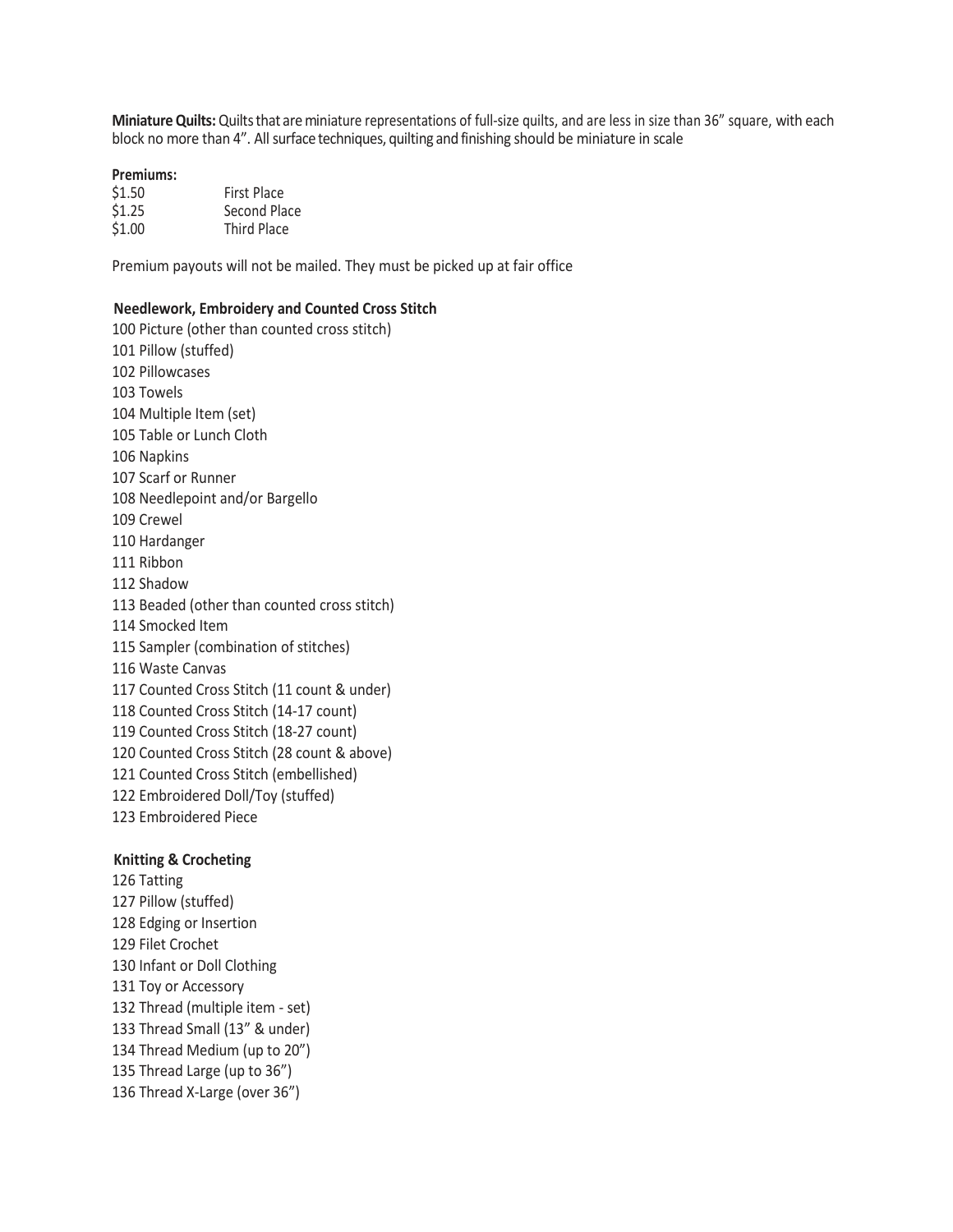Afghan (ripple, shell) Afghan (granny square) Afghan (stitch w/embroidery or work in design) Afghan (2 or more threads) Afghan (other full size) Afghan (crib, nursery) Yarn Small (13" & under) Yarn Medium (14"-25") Yarn Large (26"-36") Yarn X-Large (over 36") Yarn - Multiple Item (set) Constructed Item (i.e., sweater) 149 Other knit or crocheted item not listed 150 Knitted and crochet scarf 151 Knitted or crocheted shawl 152 Knitted or crocheted cardigan/ sweater

### **Quilts**

 Hand Applique Top Machine Applique top Hand Embroidered Top Machine Embroidered Top Hand Pieced Top Machine Pieced Top 1 Hand Pieced Block 1 Machine Pieced Block Comforter Machine Pieced Top by a group 210 Hand Quilting Hand Quilting by more than one person Machine Quilting – Pentagram 213 Machine Quilting – Custom 214 Machine Quilting w/Home Sewing Machine Multimedia Miniature (see Note 1) 217 Crib, Nursery, Lap 218 Placemats, or other multiple items 219 Garment Wearable Art Part Antique (see Note 2) Your First Quilt 223 Unfinished Quilt Embellished Quilt T Shirt Quilt Crazy Quilt Rag Quilt Paper Piecing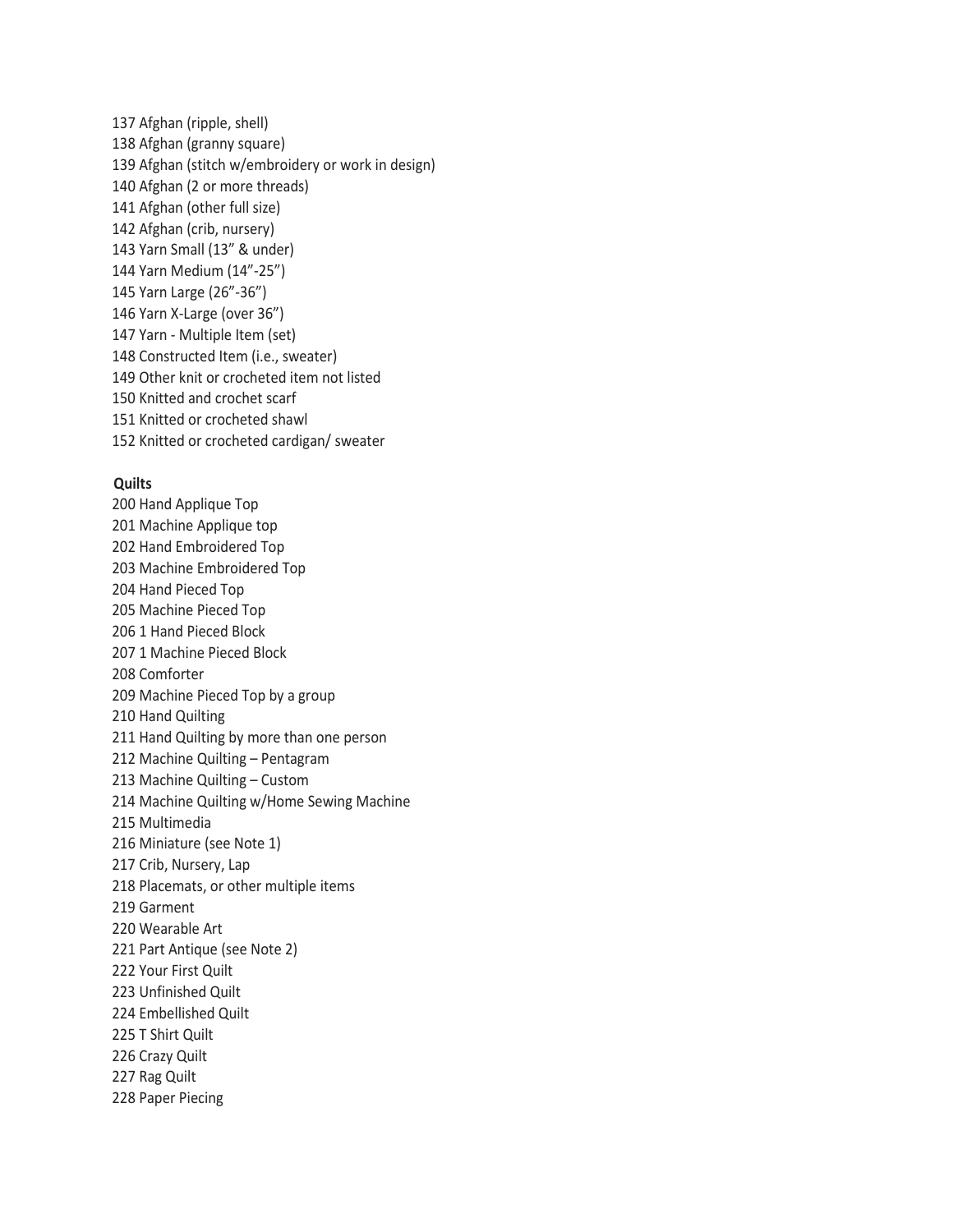Chenille Quilt Reclaimed Quilted Wall Hanging Quilted Christmas Ornament Quilted Christmas Tree Skirt Quilted Mantle Scarf or Table Runner Quilted Stocking Other Quilted Item Not Listed Antique Reclaimed Quilt 237 Wall Hanging

## **Fashion Construction**

 Dress 251 2 or 3 Piece Suit Coat or Jacket Skirt Blouse or Shirt Pants, Slacks, Jeans, Shorts Lounge or Night Wear Sweatshirt or T-Shirt Child's Garment Doll Clothing Vest Fashion Accessories Wearable Art Formal or Gown Smocking Costume 265 Costume 266 Home Décor 267 Felted Item 268 Other Fashion Item not categorized 269 Reclaimed Wearable Item Christmas Garment

### **Reclaimed Textiles**

 Wall Hanging – Not Quilted Rug Home Accessories Toys

# **Traditionally Hooked Articles**

 Tapestry Primitive Wall Hanging Other Item Not Listed

## **Christmas (Not Quilted)**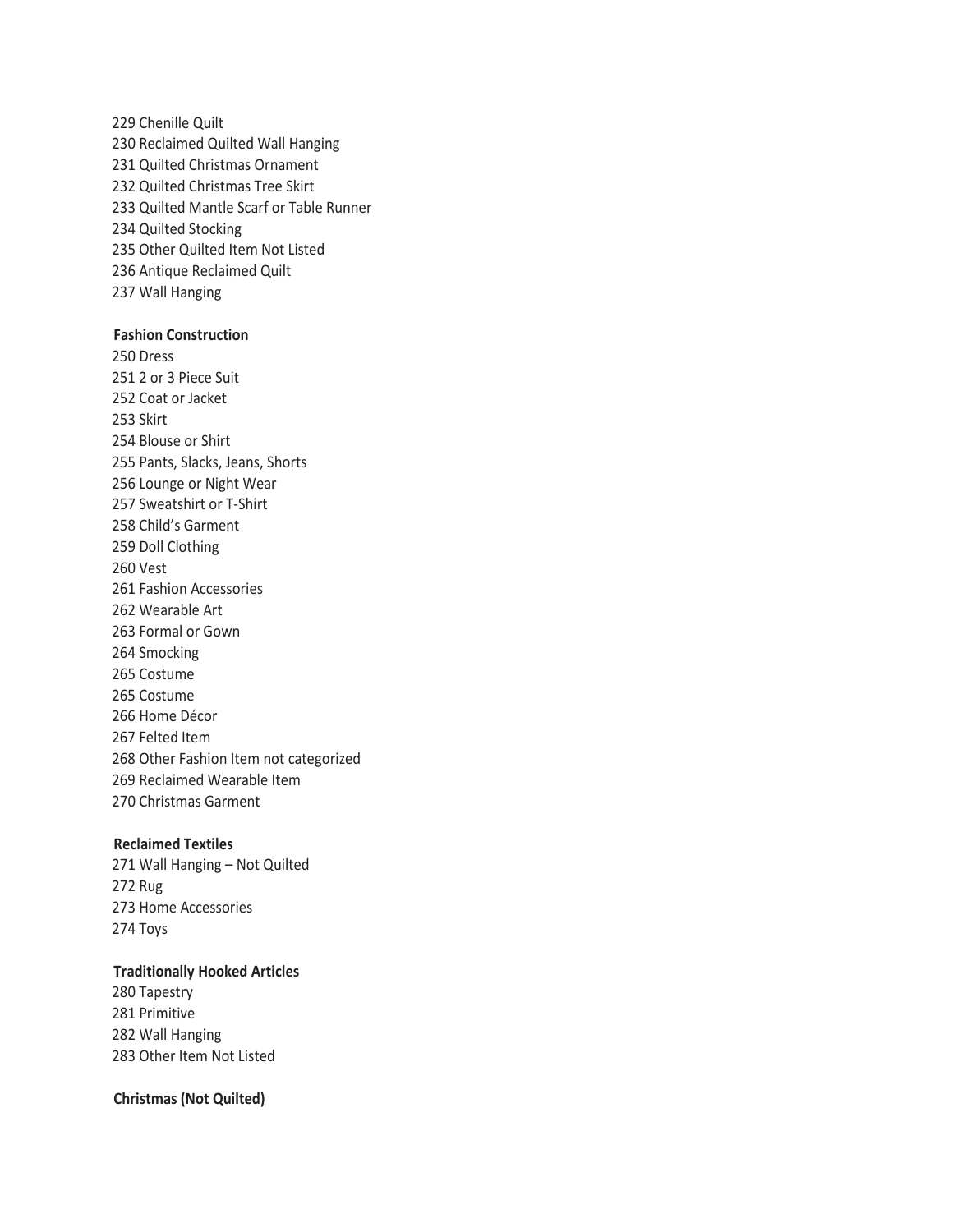290 Ornament 291 Stocking 292 Mantel Scarf or Table Runner 293 Tree Skirt 294 Picture 295 Accessory 296 Doll 297 Holiday Other than Christmas

**Open Class Arts and Photos** 

**Entries Accepted:** Monday 6:30 pm - 8:30 pm Tuesday 8:00 am – 9:00 am **Entries Released:** Saturday 9:00 pm – 10:00 pm Sunday 9:00 am - 10:30 am

### **Judging begins Tuesday,July 26th, 10 am**

### **Special Rules:**

- 1. Please read Home Economics General Rules, page 18.
- 2. All paintings, drawings, and photographs MUST BE mounted andframed with secure tabs (or wire across the back) for hanging orthey will BE DISQUALIFIED.
- 3. All pictures and photos must have exhibitors name and addresson back.
- 4. Subject matter must be original (no use of copyright material).
- 5. Pictures/photos must have been completed in the last two years.
- 6. Amateur entries only, please.

### **Premiums:**

| \$1.50 | <b>First Place</b>  |
|--------|---------------------|
| \$1.25 | <b>Second Place</b> |

\$1.00 Third Place

Premium payouts will not be mailed. They must be picked up at fair office.

### **Artwork - Acrylic**

301 Abstract 302 Landscape 303 Action 304 Still Life 305 Formal 306 Floral 307 Animal 308 Other

# **Artwork - Watercolor**

301 Abstract 302 Landscape 303 Action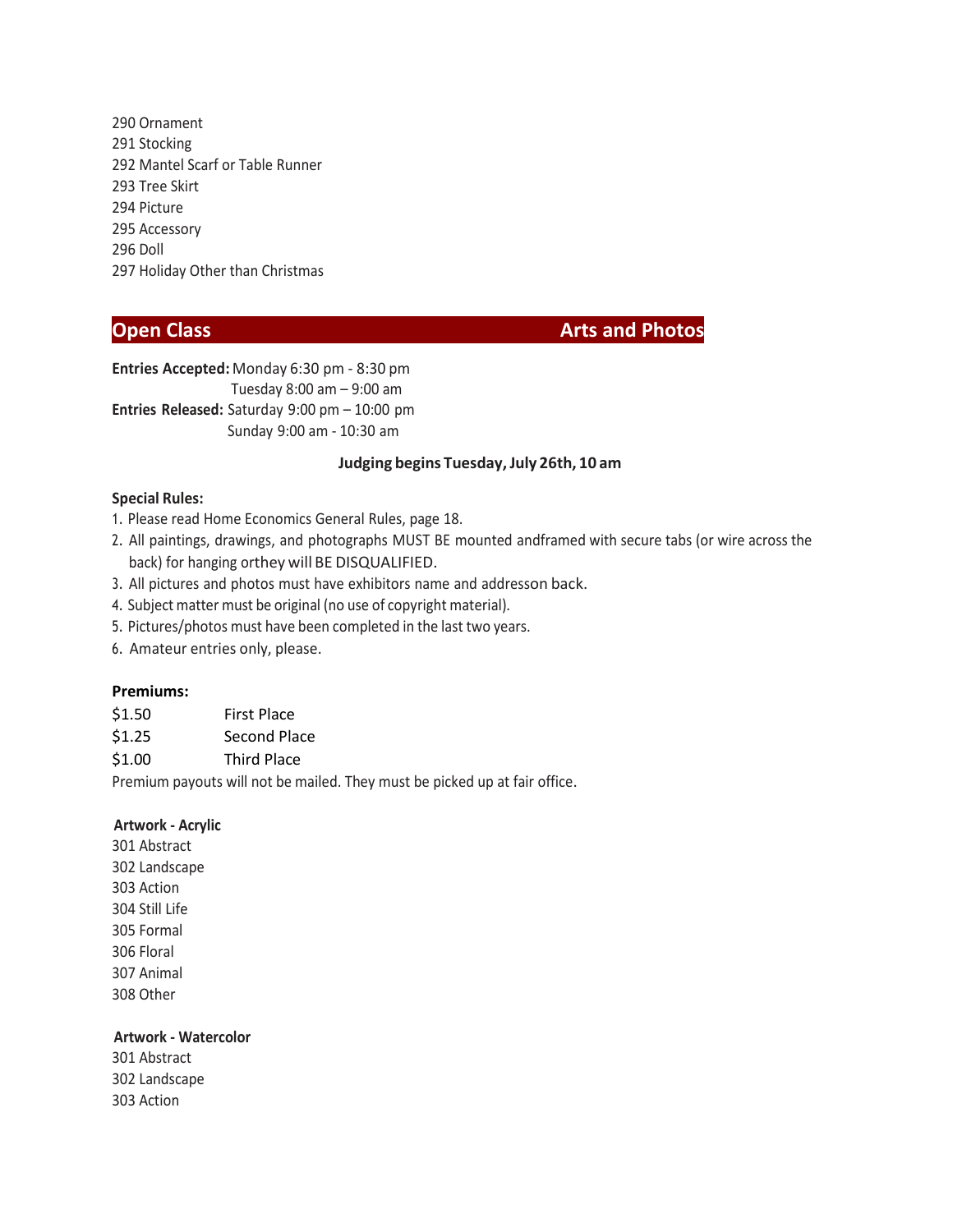Still Life Portrait Floral Animal Other Street Scene Seascape

# **Artwork - Oil**

 Abstract Landscape Action Still Life Portrait Floral Animal Other

# **Artwork – Pen & Ink**

 Abstract Landscape Action Still Life Portrait Animal Other

# **Artwork - Pencil**

 Abstract Landscape Action Still Life Portrait Animal Other

# **Artwork – Pastel / Charcoal**

 Abstract Landscape Action Still Life Portrait Animal Other

**Artwork – Other Media**

Color Marker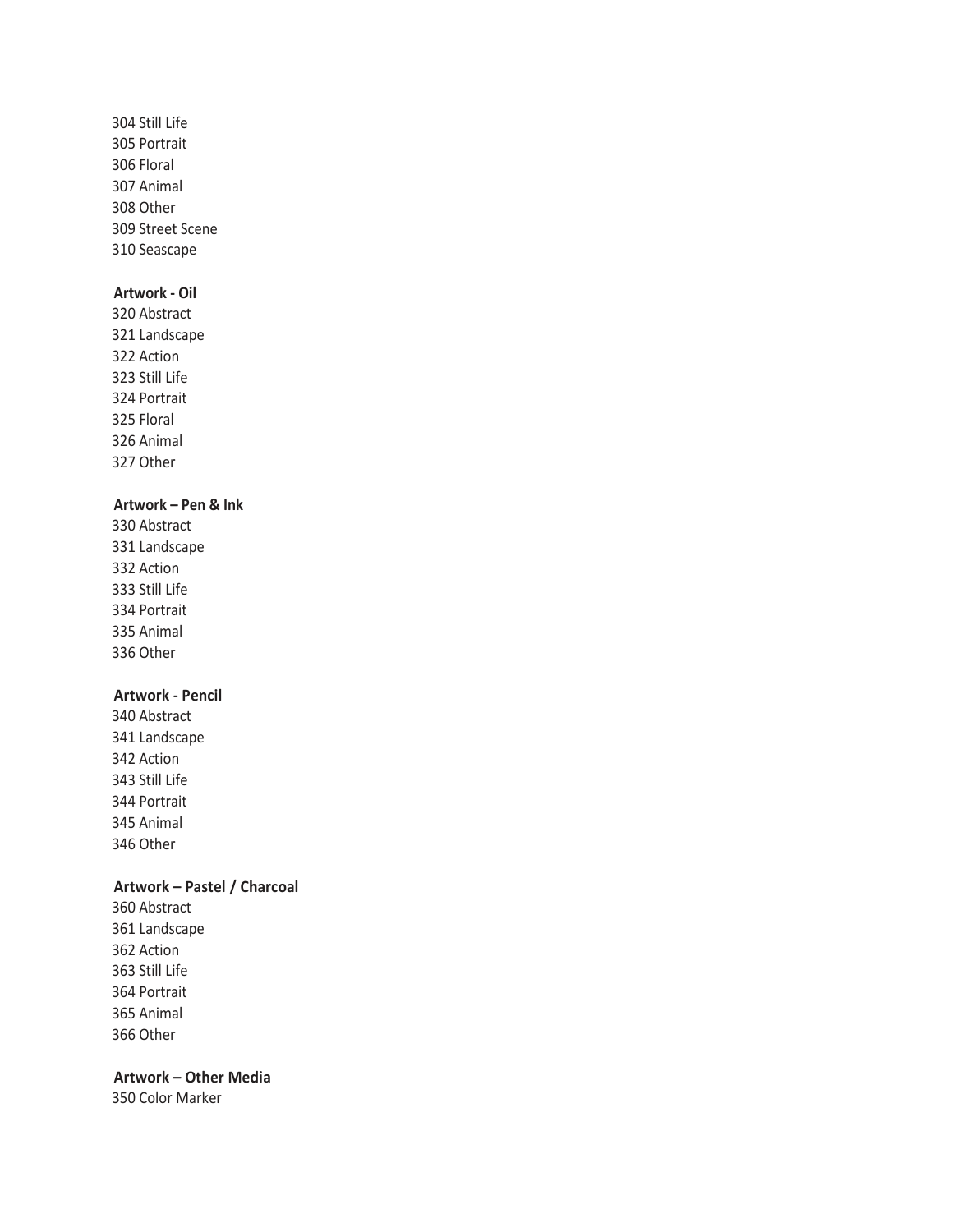Tube Ball Point Paint by Number Colored Pencil Crayon Work (youth) Finger Paint (Youth) Scratchboard Silk Screen String or Wire Art Collage Decoupage Glass Etching Lithograph Plaque Mixed Media Mixed Media & Glass Computer-Generated Art Animal Other

# **Photographs - Color**

 Landscape 380a Cloudscape Action Still Life 382a Architectural Portrait Special Effects Animal 385a Birds 385b Insects Sequence Flowers Wildlife Mixed Garden Other

### **Photographs – Black & White**

390A Landscape Action Still Life Portrait Others Old Photograph Restored Animal 396A Birds 396B Insects Special Effects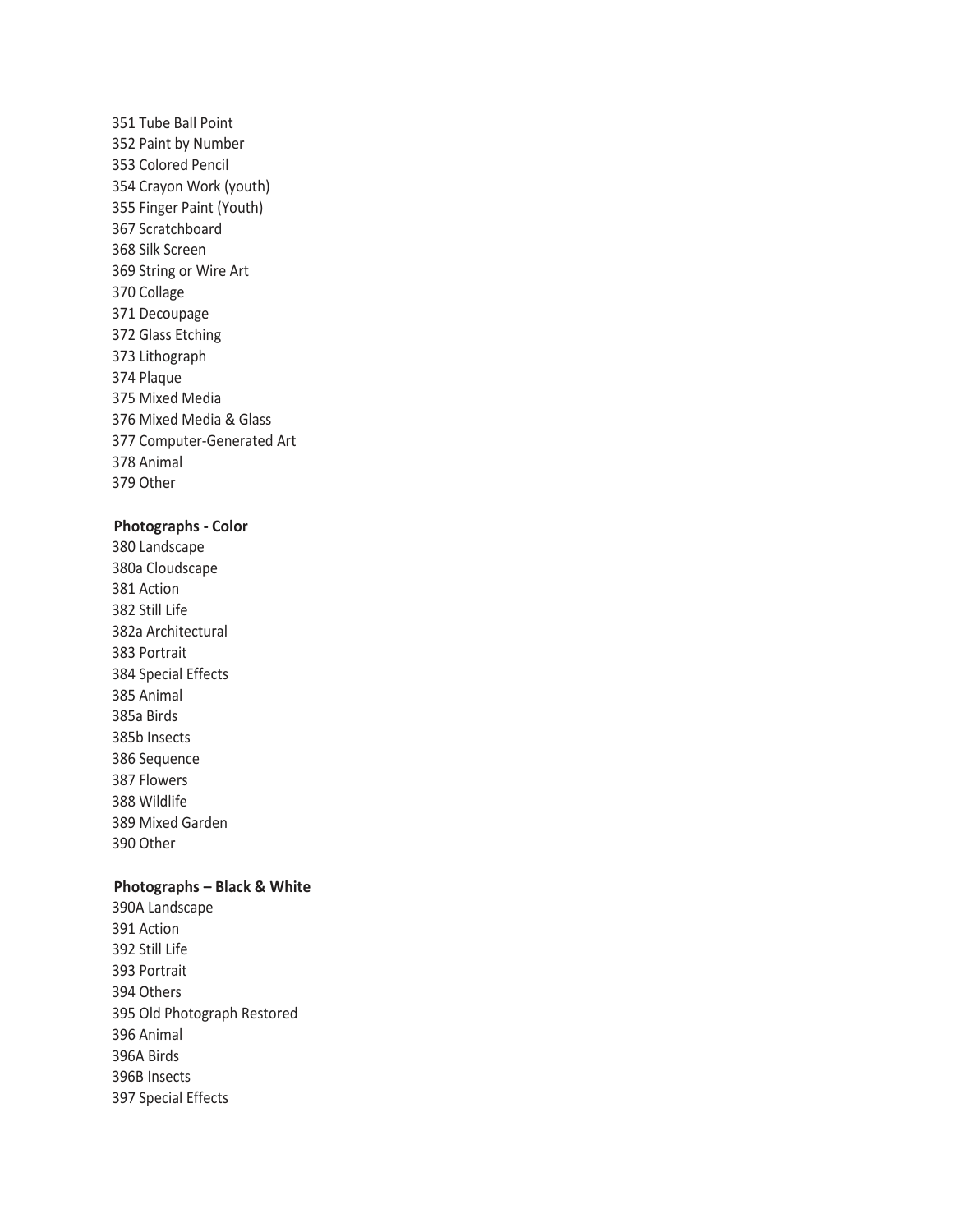398 Flowers

### **Photographs – Digitally Enhanced**

400 Landscape 401 Action 402 Still Life 403 Portrait 404 Animal 405 Special Effects 406 Flowers 407 Other

# **Open Class CRAFTS** CRAFTS

**Entries Accepted:** Monday 6:30-8:30 pm Tuesday 8-9 am **Entries Released:** Saturday 9-10 pm Sunday 9-10:30 am

### **Judging Begins Tuesday, July 26th, 10am**

### **Superintendent:** Debbie Buddish – 913-651-2166

### **Special Rules:**

1. Please read Home Economics General Rules, page 18.

2. All crafts must be completed (rugs should be bound, etc.)

3. All items must have been made in the last two years.

4. Kits are permitted.

5. If an article is an original design, please note by adding "O"to the entry card; ie: 140-A(O). Attach a brief note describinghow you got your idea.

# **Premiums:**

| \$1.50 | First Place        |  |  |
|--------|--------------------|--|--|
| \$1.25 | Second Place       |  |  |
| \$1.00 | <b>Third Place</b> |  |  |

Premium payouts will not be mailed. They must be picked up at fair office.

# **Crafts**

 Barn Quilt (2'x2') Basket w/without handle Ceramic glazed Ceramic unglazed Ceramic stained Ceramic free form Ceramic wheel Clay/plaster/cement Diamond Art Fabric/creating with fabric Fabric/decorating apparel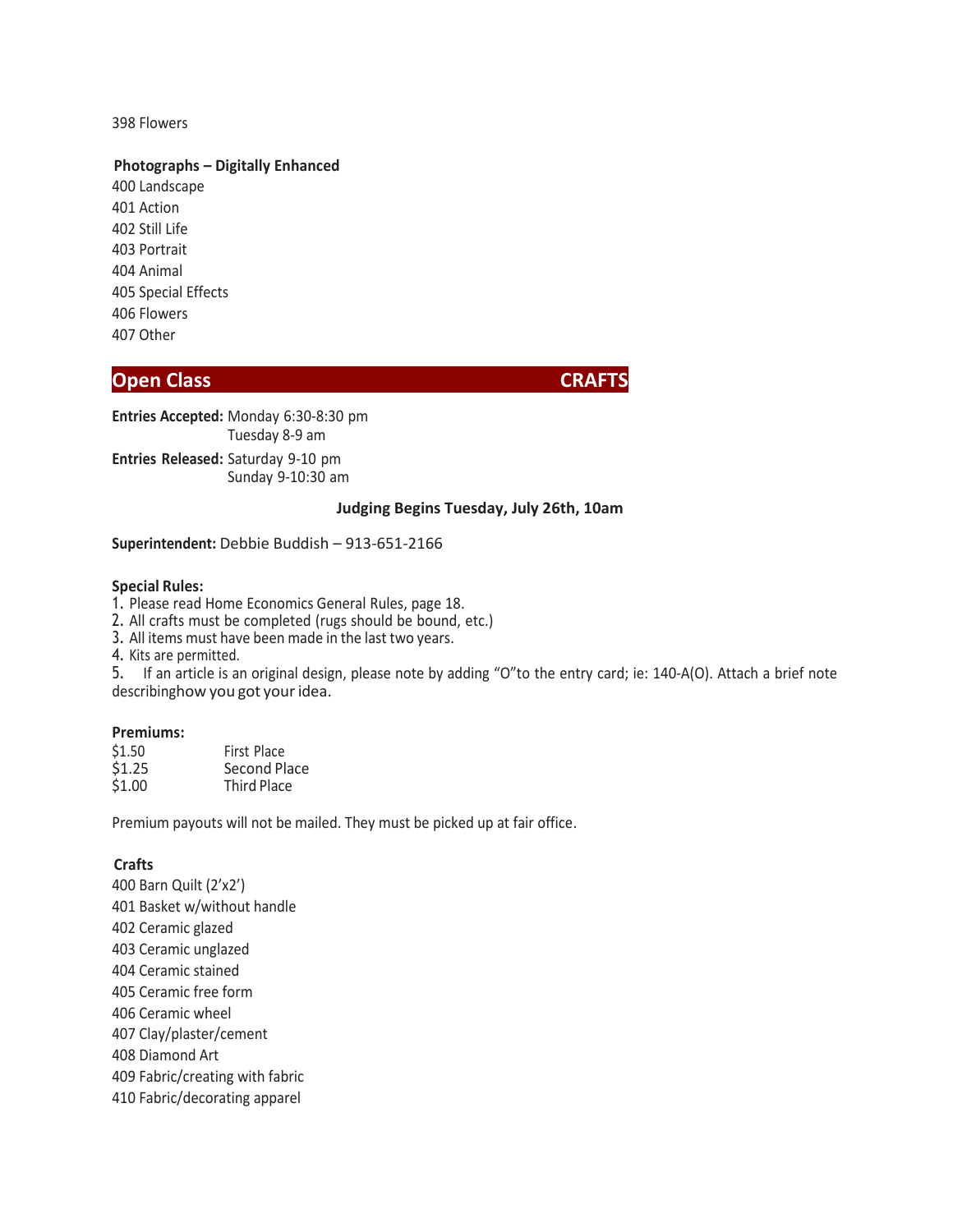Glass/creating with glass Glass/decorating glass Felting Holiday - Christmas Holiday - Other Jewelry Leather –handmade object Leather – carved Leather – stamped Lego – imagination - must be on sturdy base 10"x10" max. 421 Lego Kit -must be on sturdy base 10"x10" Metal Natural material Painting on any item Paper craft Recycled material Stencil on item Toiletries/hand crafted Toy/doll Toy/stuffed animal Toy/wooden Toy/kit Weaving - not a basket Wood - burning Wood - carving Wood - turning Wood working Other

**OPEN CLASS - FOODS DIVISION**

**Entries Accepted:** Monday 6:30 pm - 8:30 pm Tuesday 8:00 am-9:00 am **Entries Released:** Saturday 9:00 pm – 10:00 pm Sunday 9:00 am - 10:30 am

### **Judging begins Tuesday,July 26th, 10 am**

**Superintendent:** Starla Jones – 785-917-0074

### **Special Rules:**

- 1. Read Home Economics general rules on page 18.
- 2. Exhibits shall be on cardboard or stiff paper plates and slipped into a clearplastic bag and fastened with a wire twist, or zip bag, except cakes. Cakeswill be on a covered cardboard or plate.
- 3. All entries must be whole products. No half cakes, etc.
- 4. Fair personnel are not responsible for entries after 11 am Sunday.
- 5. Food items will be sold on Tuesday at 3 p.m. Anyone wishing to take theirpie, cake or bread home must say so when entering and pick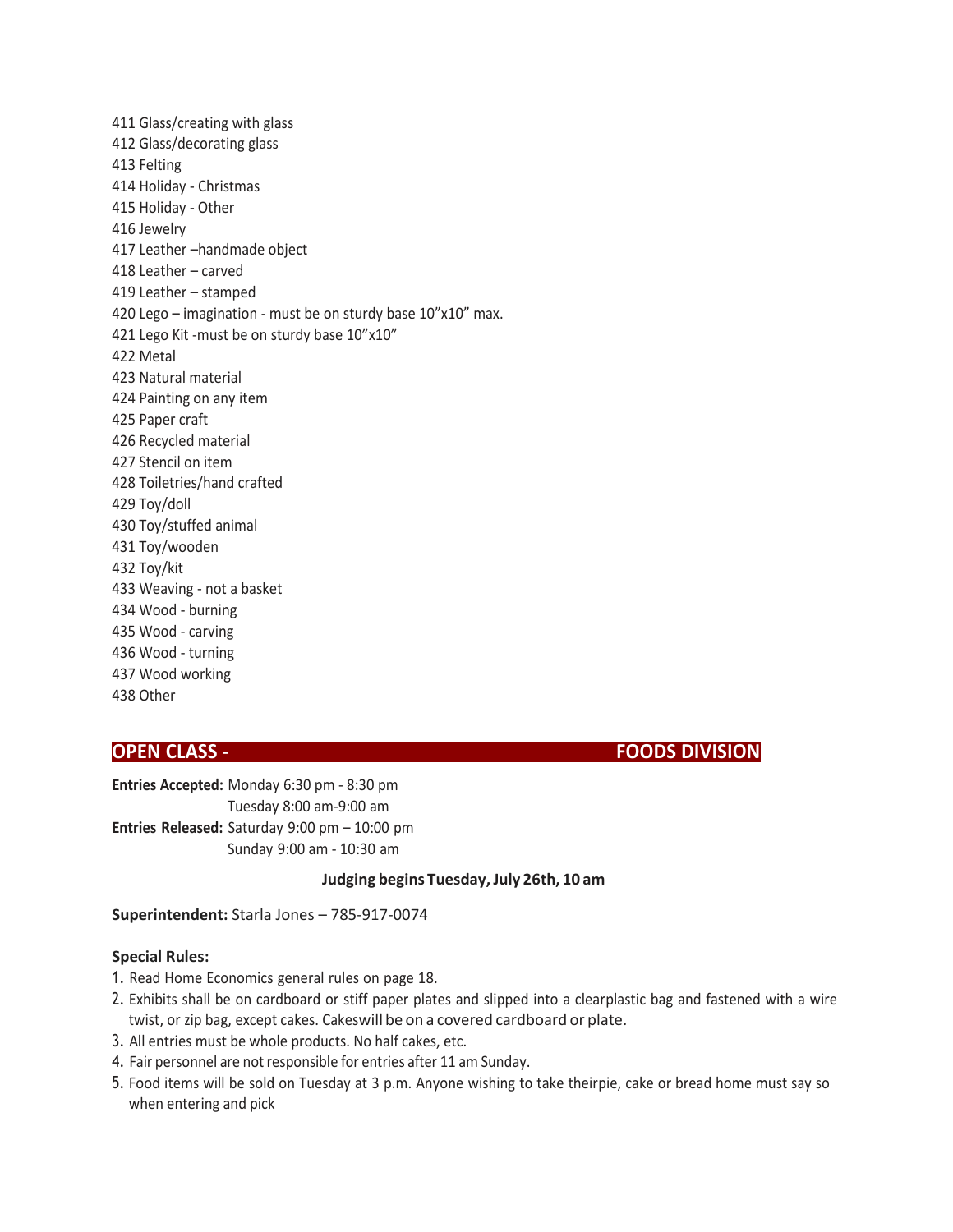up by 3 p.m. Tuesday before the sale.

- 6. One cookie, one section of cake, pie or bread will be left for display. Profitsfrom the food items sale will be used for improvements of the home eco- nomic exhibit areas. Decorated Cakes will not be sold.
- 7. If entering more than 5 food entries, must furnish a list of items and classes.
	- Y Youth to age 16
	- A Adult ages 17 to 59
	- SC Senior Citizens 60 years & older

### **Premiums for all classes:**

| \$1.50 | <b>First Place</b> |
|--------|--------------------|
| \$1.25 | Second Place       |
| \$1.00 | <b>Third Place</b> |

Premium payouts will not be mailed. They must be picked up at fair office.

# **Yeast Bread**

 White Bread Whole Wheat Bread Rye Bread Multi-grain Bread Raisin Bread Sourdough Bread French Bread Cinnamon Rolls (4) Whole Wheat Rolls (4) Light Rolls (4) Sweet Rolls (4) Coffee Cake 512 Tea Ring Machine Yeast Bread Ethnic Bread 515 Bread not listed 530 Quick Bread not listed

### **Quick Bread**

520 Vegetable Quick Bread 521 Fruit Quick Bread 522 Plain Quick Bread 523 Coffee Cake 524 Cinnamon Rolls (4) 525 Muffins (4) 526 Baking Powder Biscuits (4) 527 Machine Quick Bread 528 Nut Quick Bread 529 Gluten Free

# **Whole Cakes**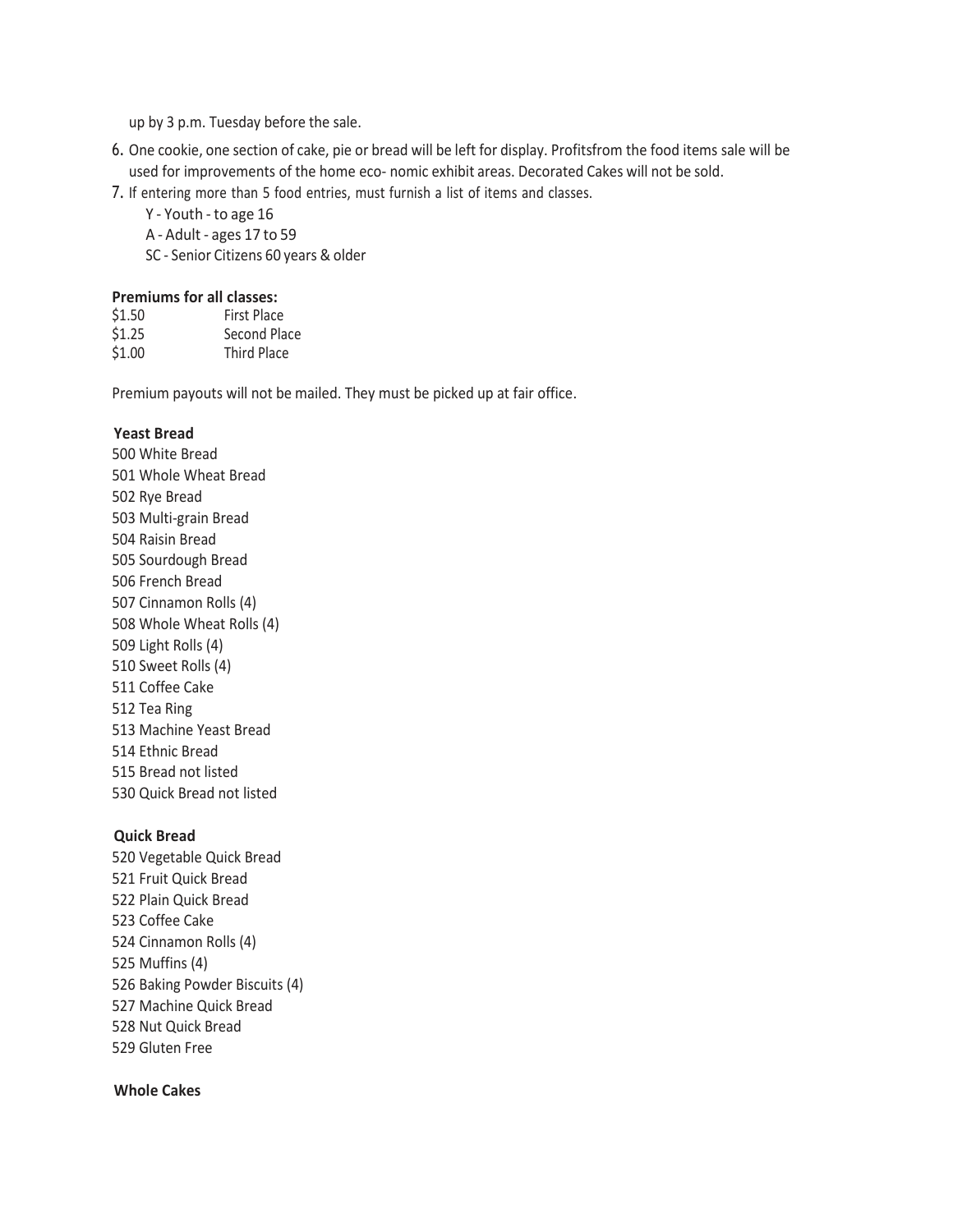Dietetic Cake- include recipe Angel Food (w/or w/o frosting) Chiffon (w/or w/o frosting) Sponge (w/or w/o frosting) Chocolate or Devils Food (frosted) Bundt Cake (frosted or unfrosted) Burnt Sugar Cake (frosted) German Chocolate Layer Cake (frosted) White or Butter Layer Cake (frosted) Spice Cake Vegetable Cake Fruit Cake Gingerbread Cake Cup Cakes Pound Cake Other Flavor Cake Gluten Free Cake

### **Decorated Items**

Judged for artist design -need not be edible Decorated Novelty Cakes Decorated Occasion or Holiday Cake Decorated Sugar Mold (I or set) Decorated Cup Cakes (4) Decorated Cookies (4) Decorated Mints (4) Decorated Wedding Cake Decorated Ginger Bread House

**Cookies** (4 on a Plate) Biscotti Cookies Snickerdoodle Cookies Oatmeal Cookies Icebox Cookies Peanut Butter Cookies 575 Chocolate Chip Cookies 576 White Sugar Cookies 577 Ginger Cookies 578 No Bake Cookies 579 Fruit Cookies 580 Vegetable Cookies 581 Chocolate Cookies 582 Brownies 583 Bar Cookies 584 High Fiber Cookies (w/ recipe) Dietetic Cookies (w/recipe) Nut Cookies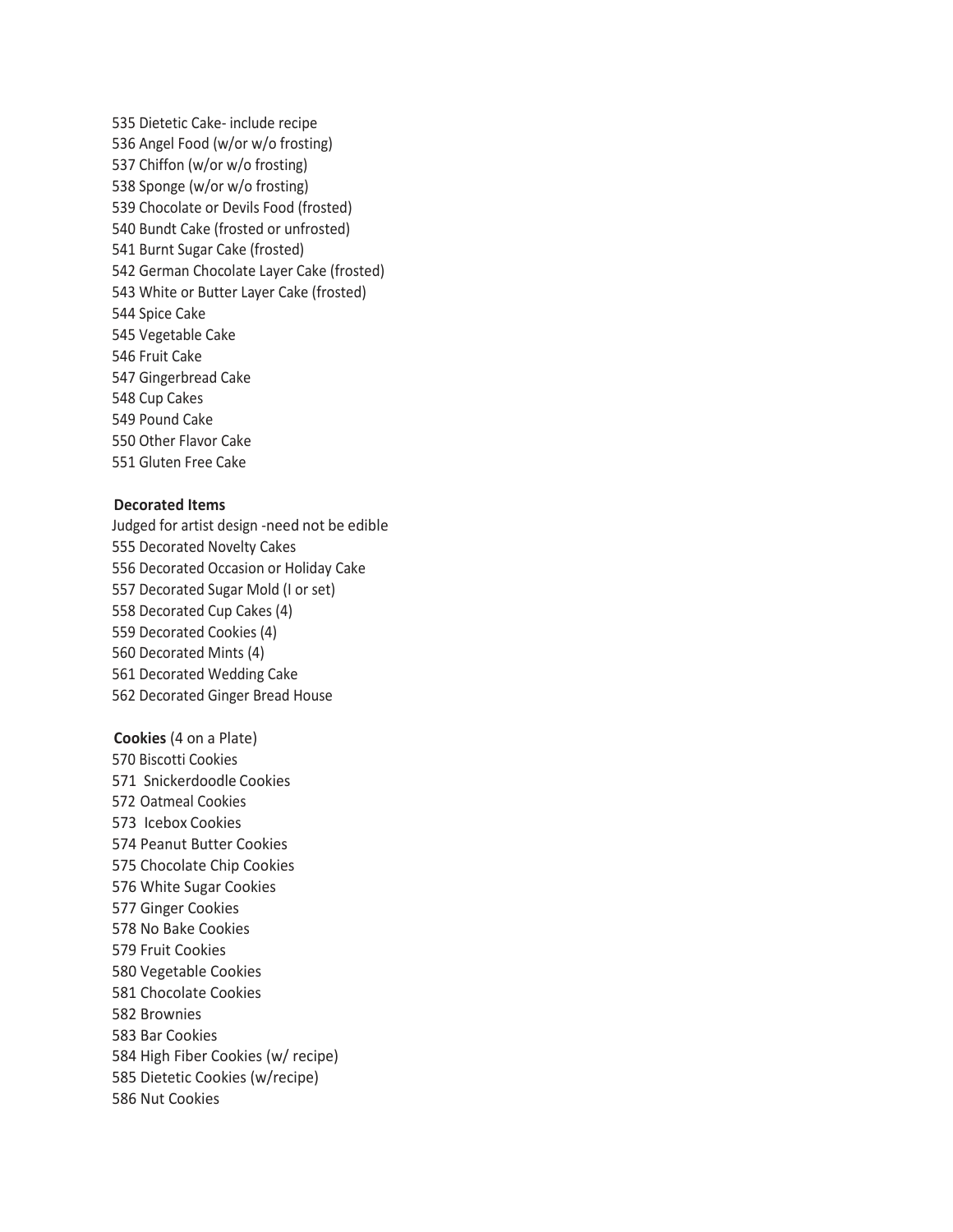587 Mixed Ingredient Cookies 588 Cookies not listed 589 Gluten Free Cookies

**Pies** (Whole Pie in pie pan) Apple Pie Peach Pie Cherry Pie Berry Pie Apricot Pie Raisin Pie Mincemeat Pie Gooseberry Pie Rhubarb Pie Pie not listed Fruit Dumpling

**Candy** (4 pieces) 610 Molded Mints 611 Hard Candy 612 Dipped Candy 613 Fudge Candy 614 Divinity 615 Peanut Brittle Candy 616 Chocolate Marshmallow Candy 617 Pralines Candy 615 President's Cookie Jar

Fancy assorted cookies in a clear glass, wide mouth jar of one gallon capacity. Jar, attractively decorated according to the 2022 theme: **"Fun in the Sun"** will count 50%, cookies 50%. Jar must be filled with not less than three different kinds of cookies.

Each cookie should be wrapped separately in clear plastic wrap. Bring one of each kind on a paper plate with each cookie individually identified and wrapped in plastic wrap so that the judge will not need to open the jar. The plate of cookies will not be returned. The winning cookie jar will be presented to the fair board president on Friday at 6:30p.m. prior to the livestock auction.

**OPEN CLASS - FOODS PRESERVATION**

**Entries Accepted**: Monday 6:30 pm - 8:30 pm

Tuesday 8:00 am - 9:00 am

**Entries Released:** Saturday 9:00 pm - 10:00 pm

Sunday 9:00 am - 10:30 am

# **Judging Begins Tuesday,July 26th, 10 am**

### **Special Rules:**

- 1. Please read Home Economics General Rules, page 18.
- 2. Jars must be standard canning jars with lids and rings thatare easy to remove for judging.

3. Jars must be clean and sealed.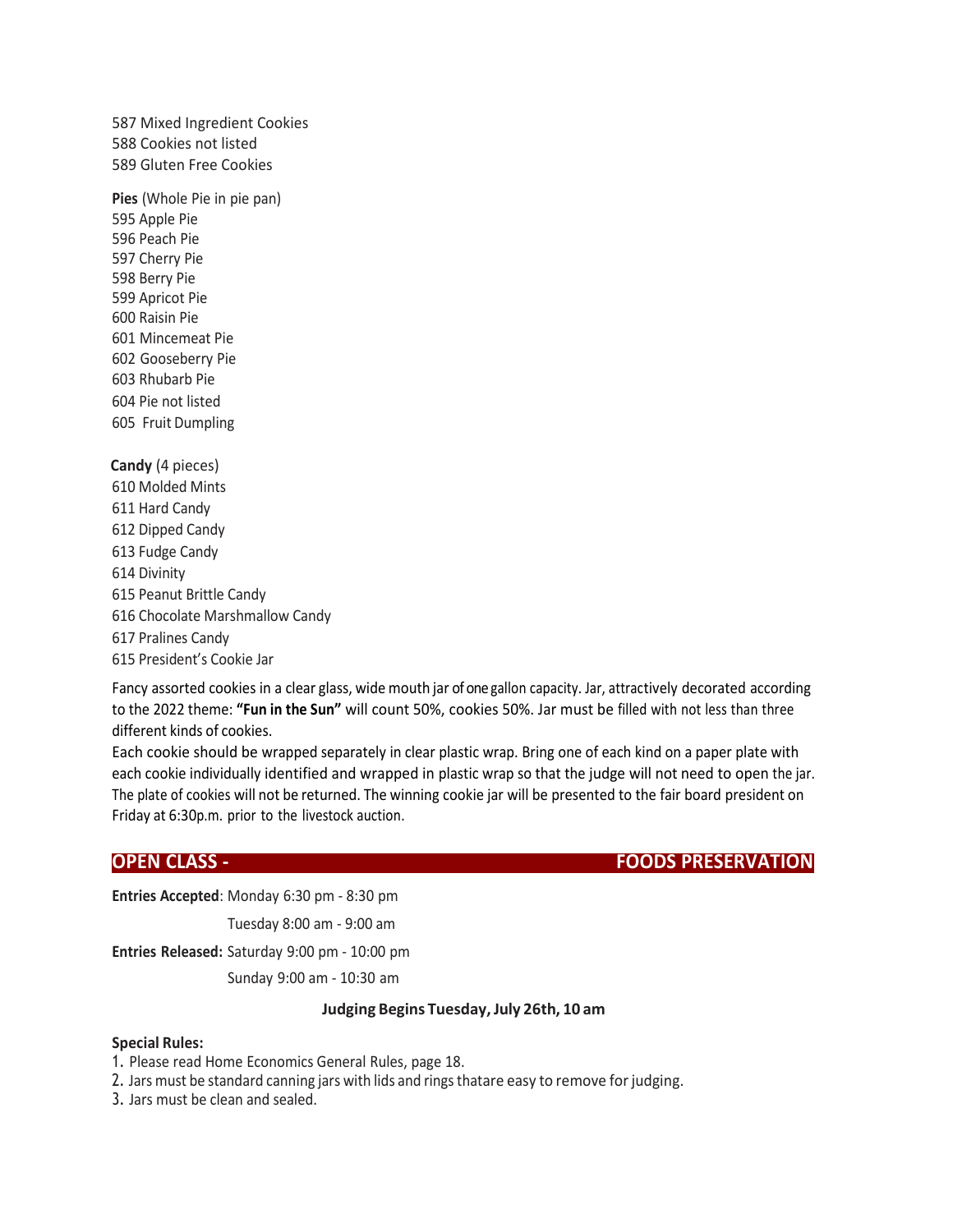4. List processing method (pressure or water bath) on entrycard.

- 5. Exhibitors may exhibit three different "not listed" or diabeticper section. Please identify product.
- 6. All food preservation must be processed since last fair.

A - Adult (ages 17-59) Y- Youth (under 17) SC - Senior Citizen (60 and over) **Premiums:** \$1.50 First Place \$1.25 Second Place \$1.00 Third Place

Premium payouts will not be mailed. They must be picked up at fair office.

## **Fruits**

 Blackberries Raspberries Gooseberries Peaches Pears Plums Apricots Cherries Apples Applesauce Rhubarb Fruit Juice Fruit not listed 612a Diabetic Fruit

### **Vegetables**

 Tomatoes Green String Beans Wax String Bean Beets Carrots Pumpkin or Squash Tomato Juice Vegetable Soup Mixture Sauerkraut Corn Peas Small Whole Potatoes Greens Tomato Sauce (plain or seasoned) Mixed Vegetables Spaghetti Sauce Vegetable not listed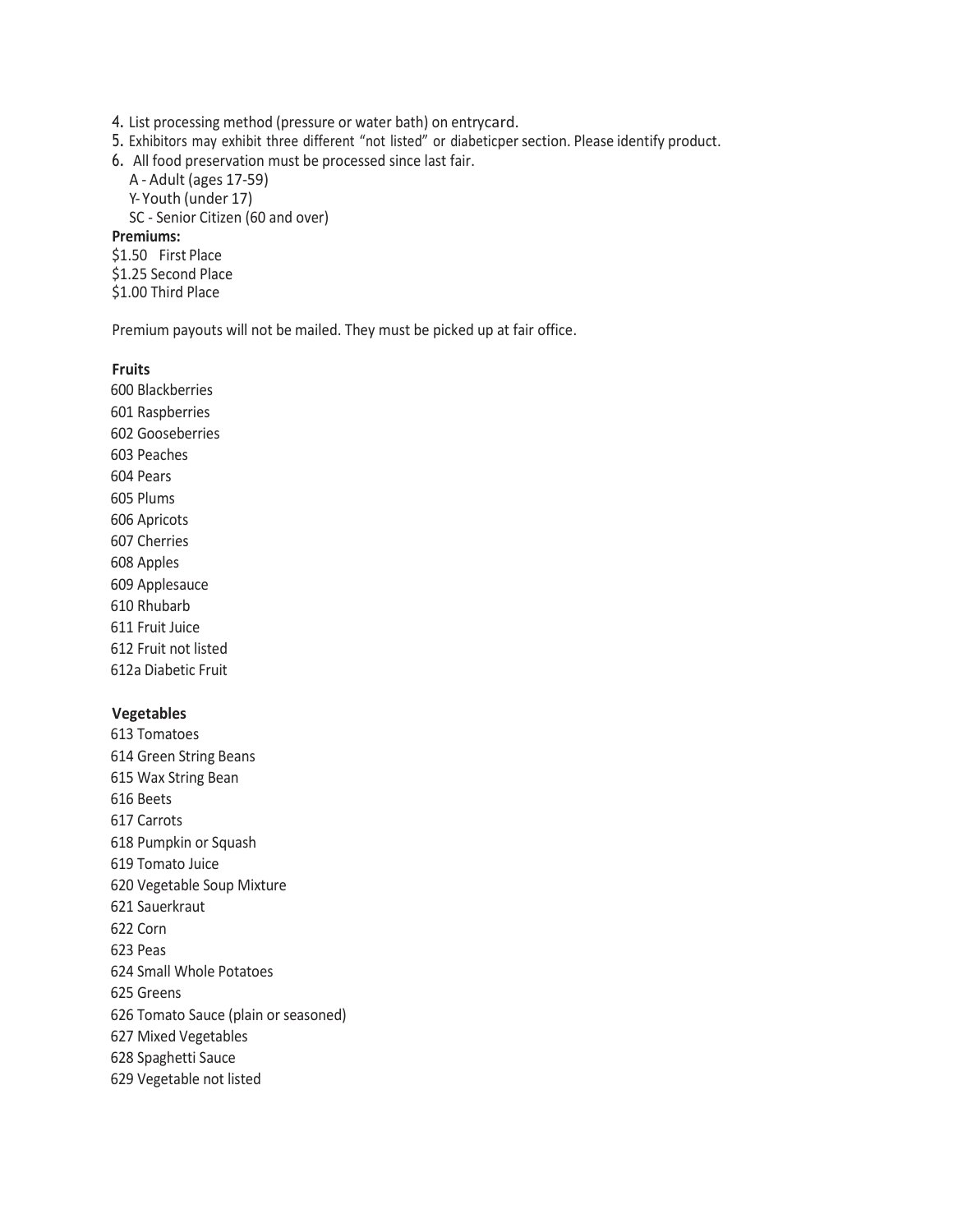### **Meat or Main Dish**

630 Fish 631 Beef 632 Poultry 633 Meat Sauce 634 Chili 634 Not listed

# **Dried**

Up to three different entries will be accepted in class No. 636, 637, and 639. Dried foods should be enclosed in a moisture proof clear container. Fruit Vegetable Jerky (include recipe) Herbs (3 ounces or less) Trail mix (1/2 to 3/4 Cup) Fruit Leather (3 rolled pieces 5" to 6" long) Whole Grain Granola (w/recipe) Vegetable Seasoning Mix Mixed Vegetables Dried Food not listed 645a Diabetic **Pickles** (may be opened for judging)

 Taco Sauce/Salsa Pickled Beets Sweet Cucumber Pickles Dill Pickles Lime Pickles Bread-Butter Pickles Beans Watermelon Relish Hamburger Relish Pickled Peppers Barbecue or Chili Sauce Ketchup Pickled Fruit Pickled Vegetable Pickled Mixed Vegetables Okra Not listed 663a Diabetic

### **Jelly**

No paraffin seals. Must be water-bath processed. May be opened for judging.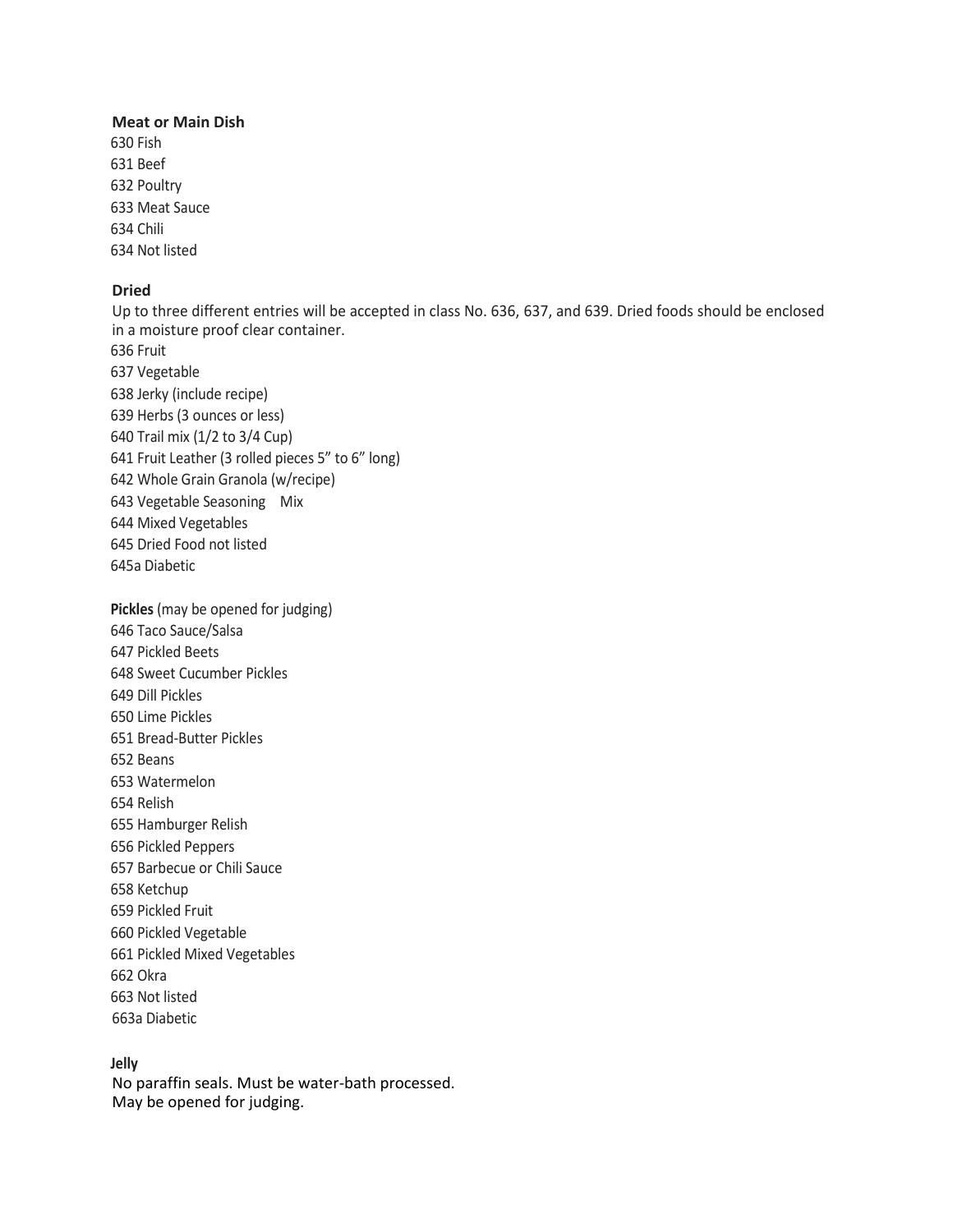Grape Blackberry Raspberry (red or black) Peach Plum Cherry Apple or Crabapple Gooseberry Elderberry Strawberry Blueberry Pear Mint Jelly not listed 677a Diabetic

## **Jams, Preservatives & Butter**

No paraffin seals. Must be water-bath processed. May be opened for judging. Apple butter Strawberry Blackberry Raspberry (red or black) Gooseberry Peach Cherry Apricot Plum Pear Honey Blueberry Jams not listed Strawberry Preserves Preserves not listed Butters not listed 692a Diabetic

# **Marmalades & Misc.**

No paraffin seals. Must be water bath processed. May be opened for judging. Orange Mixed Marmalade Marmalade not listed Chutney 697 Syrup Pie Filling Diabetic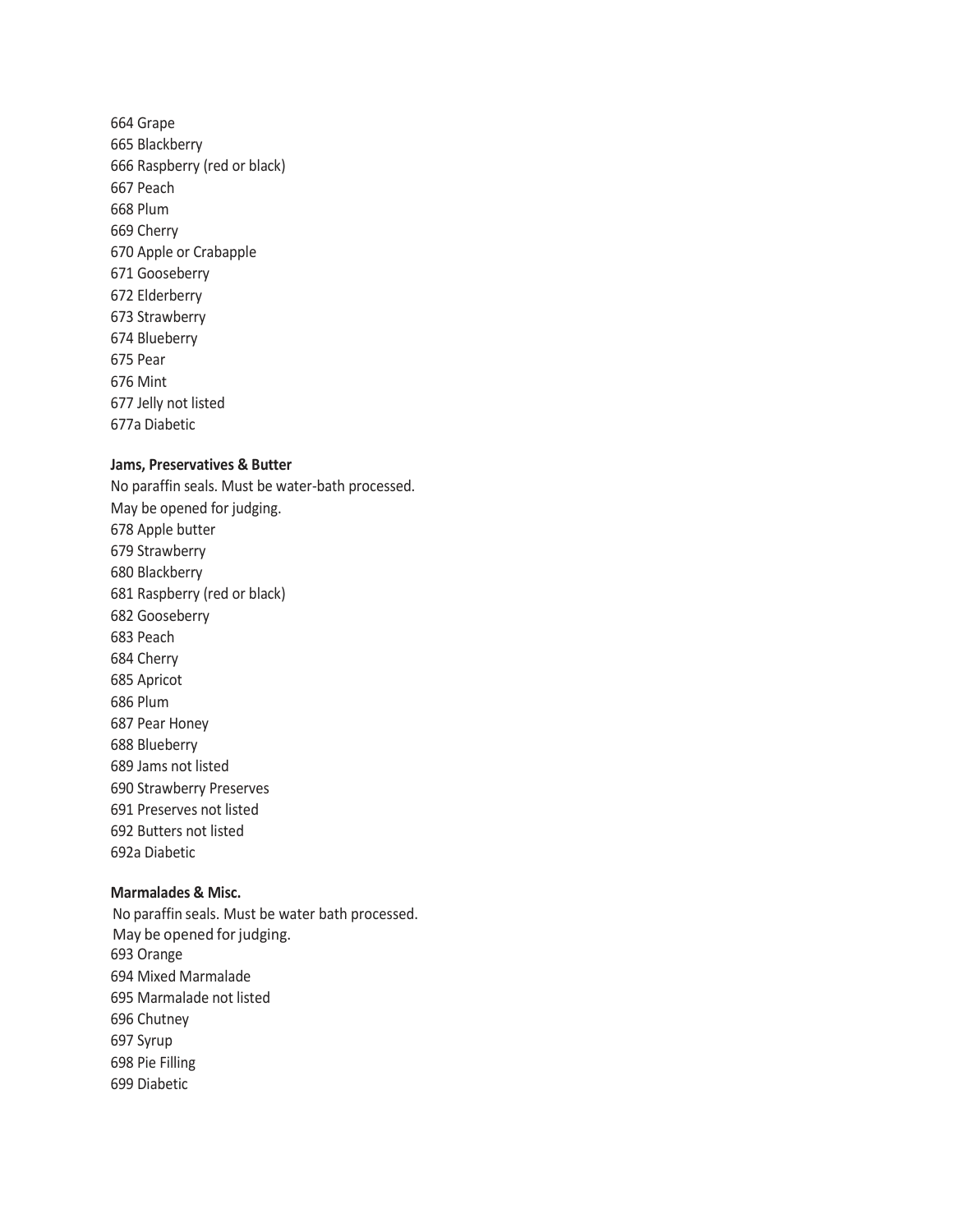# **OPEN CLASS - FLOWERS**



### **In Home Economics Building**

**Entries Accepted:** Wednesday 8:00 am-10:00 am **Entries Released**: Thursday 1:00 pm

# **Judging starts Wednesday,July 27th, 10:30 am**

**Special Rules:** Please read rules carefully as judges and chairmen will abideby rules below.

- 1. Entry card must show section, class, name of flower/entry, and exhibitor'sname. Card will have name covered until after judging.
- 2. Please fill out entry cards prior to entering building. Use pencil, or addresslabels. **Do not go to entry table until you have all cards filled out and flowers arranged in containers.**
- 3. Entry fee is \$.25 per entry.
- 4. There are two divisions: Adults: age 17 and over; Juniors: 16 and under
- 5. Entries are limited to one per class or variety. Exceptions: when an exhibitfalls in "variety not listed", mark card showing "not listed" after name of flower. Exhibitor may exhibit two different "not listed" per section. Flower varietymust be identified.
- 6. Entries will be received from 8:00 to 10:00 am on Wednesday. Exhibits arriving after 10 am may be displayed, but not judged. Exhibits must remainin place until 1:00 pm on Thursday.
- 7. All persons except the judges and the Flower Show Committee shall beexcluded while judging istaking place.
- 8. Judges may withhold awards in classes considered unworthy. Judges' decisions are final.
- 9. All flower and plant entries must be grown by the exhibitor, except wild-flowers used in arrangements.
- 10. Houseplants must be in exhibitor's possession for three months. Remember that a well-groomed plant makes a better exhibit. This doesnot mean oil orspray.
- 11. The flag of the United States should not be displayed in a flower arrangement. It may be displayed above or in front of the arrangement. Check regulations before using flags of other countries.
- 12. Exhibitors will furnish their own containers. Specimen entries must be in crystal clear bottles or jars.
- 13. All arrangements may be accessorized with wood, rocks, foliage, fig- urines, etc., if an important contribution to the finished design.
- 14. Exhibitors are responsible for their own property. Flower show and county fair officials are not responsible for vases or accessories that are lost or broken.
- 15. A specimen could be any of the following:
	- a single flower
	- a stalk (a heavy stem with flowers and foliage)
	- a spray (more than one flower & foliage with sufficient stem and foliage)

| <b>Premiums:</b>                   | 1st - | 2nd                     | 3rd |
|------------------------------------|-------|-------------------------|-----|
| Adult classes                      |       | $$1.50$ $$1.25$ $$1.00$ |     |
| Youth classes \$1.50 \$1.25 \$1.00 |       |                         |     |

Premium payouts will not be mailed. They must be picked up at fair office.

### **SCHEDULE OF EXHIBITS**

**Section A - Roses Class Specimen** 800 Climber any color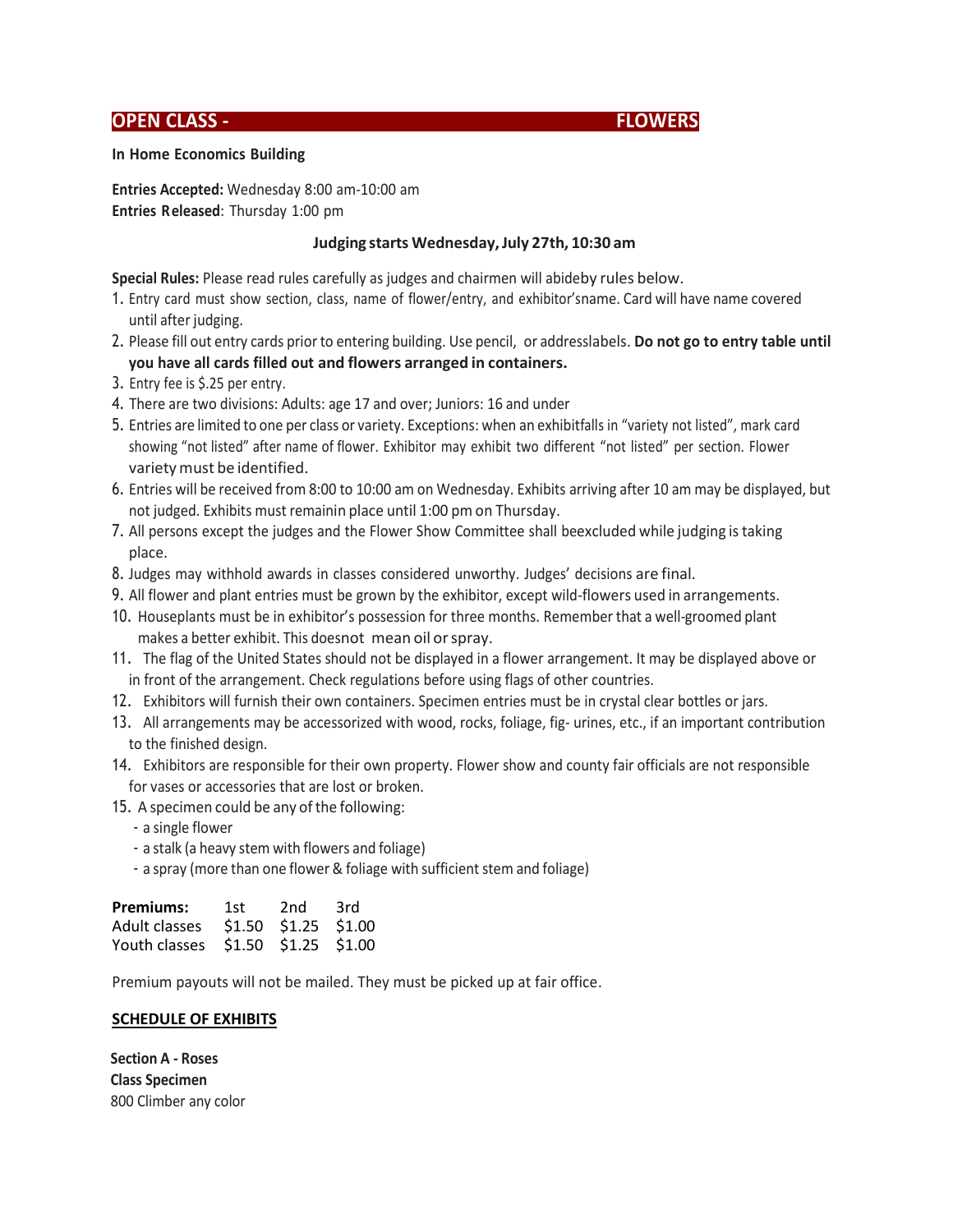801 Floribunda any color 802 Grandiflora any color 803 Hybrid tea – bi color 804 Hybrid tea – single any color 805 Miniature – any color 806 Antique – any color 807 roses not listed

### **Section B - Perennials**

### **Class Specimen**

810 Chrysanthemum large any color 811 Chrysanthemum small any color 812 Daisy 813 Fever few white 814 Fever few other 815 Gaillardia 816 Hardy aster pink 817 Hardy aster purple 818 Ornamental grass 819 Plantain Lily Hosta 820 Hardy salvia 821 Dianthus 822 Anthemis yellow family 823 Blackberry lily 824 Purple cone flower 825 Rose Mallow 826 Blazing Star 827 Bee Balm 828 Phlox 829 Sedium spectabile 830 Goldenrod 831 Perennial not listed

# **Section C – Bulbs and Rhizomes Class Specimen**

835 Canna 836 Cactus Dahlia 837 Dahlia double - any color 838 Dahlia pom pom - any color 839 Dahlia single -any color 840 Gladiola bi color 841 Gladiola - any color 842 Hemocallis (day lily) 843 Asiatic lily 844 Peruvian lily 845 Peruvian Daffodil 846 Naked Lady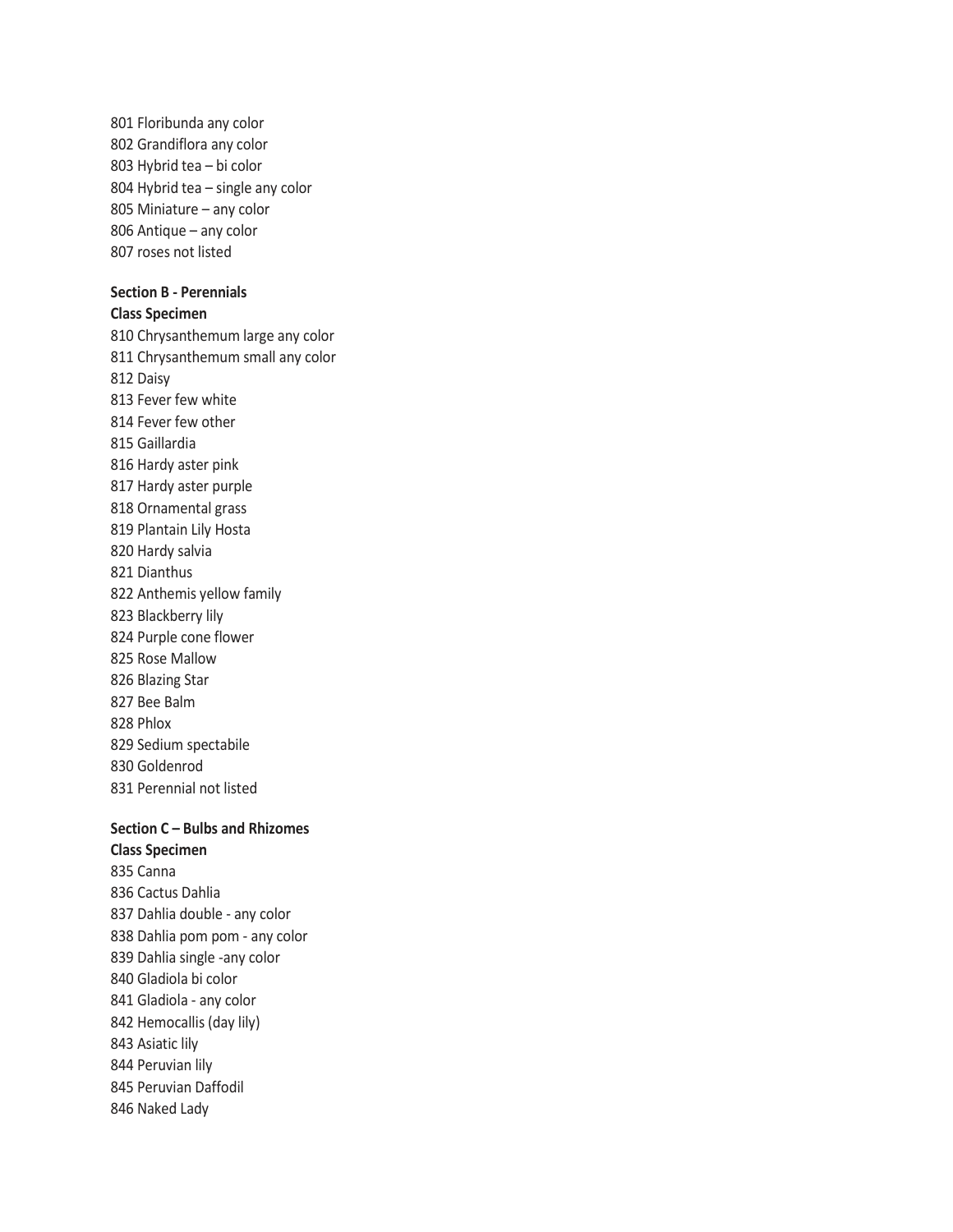847 Tuberose 848 Bulb – rhizomes

**Section D - Annuals Class Specimen**  850 Aster double 851 Aster single 852 Cosmos 853 Globe amaranth 854 Marigold - any size 855 Marigold - single 856 Marigold white 857 Nasturtiums 858 Pinks - any color 859 Strawflower 860 Zinnia miniature - any color 861 Zinnia giant - any color 862 Zinnia bicolor 863 Zinnia Mexican 864 Bells of Ireland 865 Calendula 866 Celosia - cock's comb 867 Coleus 868 Impatiens double 869 Impatiens - any color 870 Periwinkle 871 Salvia red 872 Snapdragon 873 Snapdragon miniature 874 Spider plant cleome 875 Summer poinsettia 876 Sunflower 877 Verbenas - any color

### **Class Spray**

**Class Specimen** 880 Petunia - any color 881 Petunia - variegated 882 Petunia - ruffled 883 Rose moss 884 Annual not listed

**Section E – Flowering Vines and Shrubs Class Specimen**  886 Bittersweet 887 Callicarpa 888 Clematis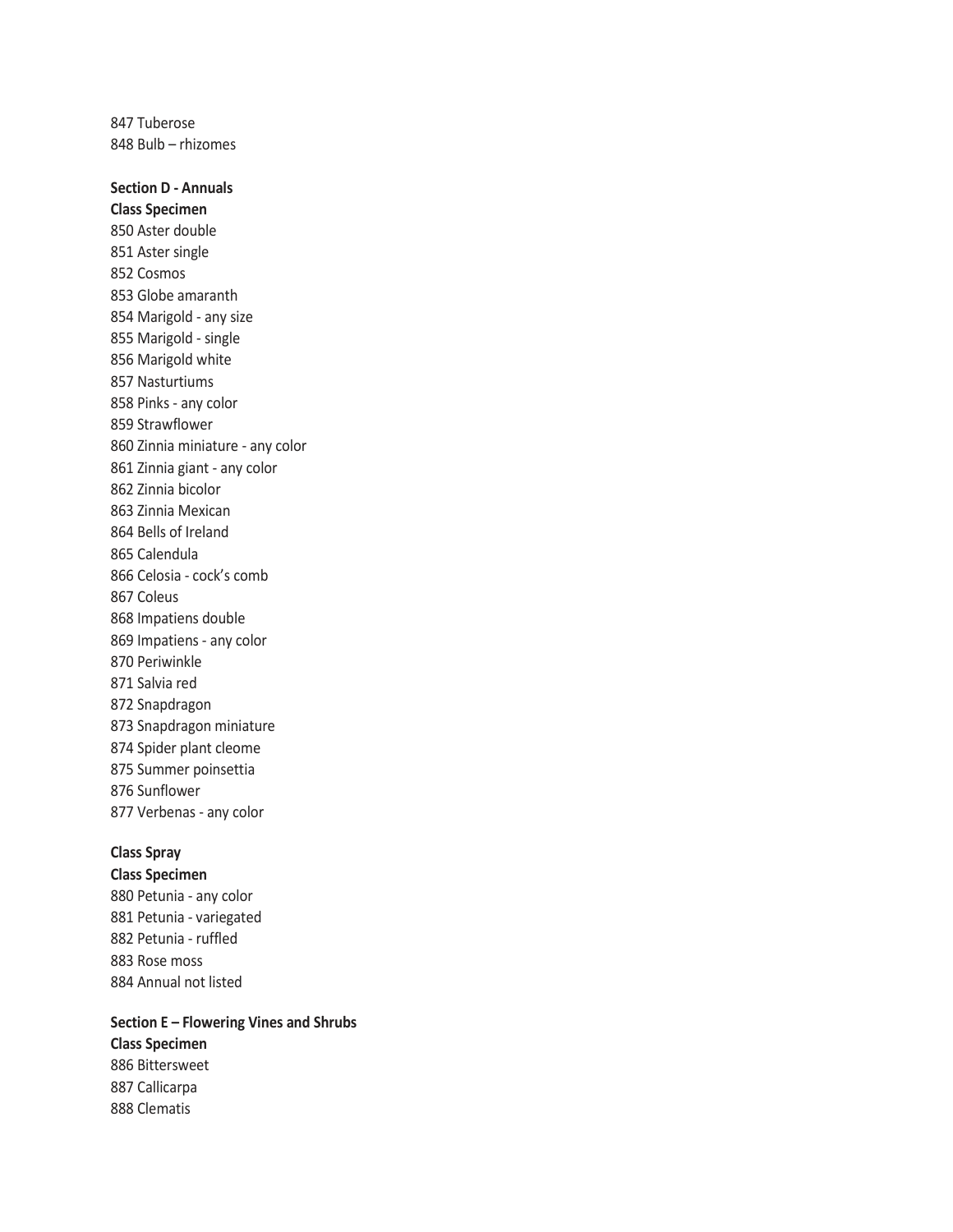889 Crape Myrtle 890 Hibiscus 891 Kerria 892 Passionflower 893 Pyracantha 894 Rose of Sharon 895 Silver lace 896 Butterfly bush 897 Spirea 898 Weigela 899 Variety not listed

### **Section F – House Plants**

**Class Specimen**  900 Achimenes 901 Airplane plant 902 African violet double flower 903 African violet single flower 904 African violets variegated 905 Begonia angel wing 906 Begonia beefsteak 907 Begonia lettuce 908 Begonia rose 908 Begonia - any color 909 Begonia tuberous 910 Begonia turkey foot 911 Begonia not listed 912 Cacti large 913 Cacti med 914 Cacti min 915 Cacti collection 916 Caladium 917 Fern 918 Foliage 919 Geranium reg 920 Geranium scented 921 Grape leaf ivy 922 Hanging planter flower 923 Hanging planter foliage 924 Hanging planter mixed 925 Ivy - standard 926 Ivy - mini 927 Joseph coat 928 Kalanchoe 929 Philodendron 930 Pothos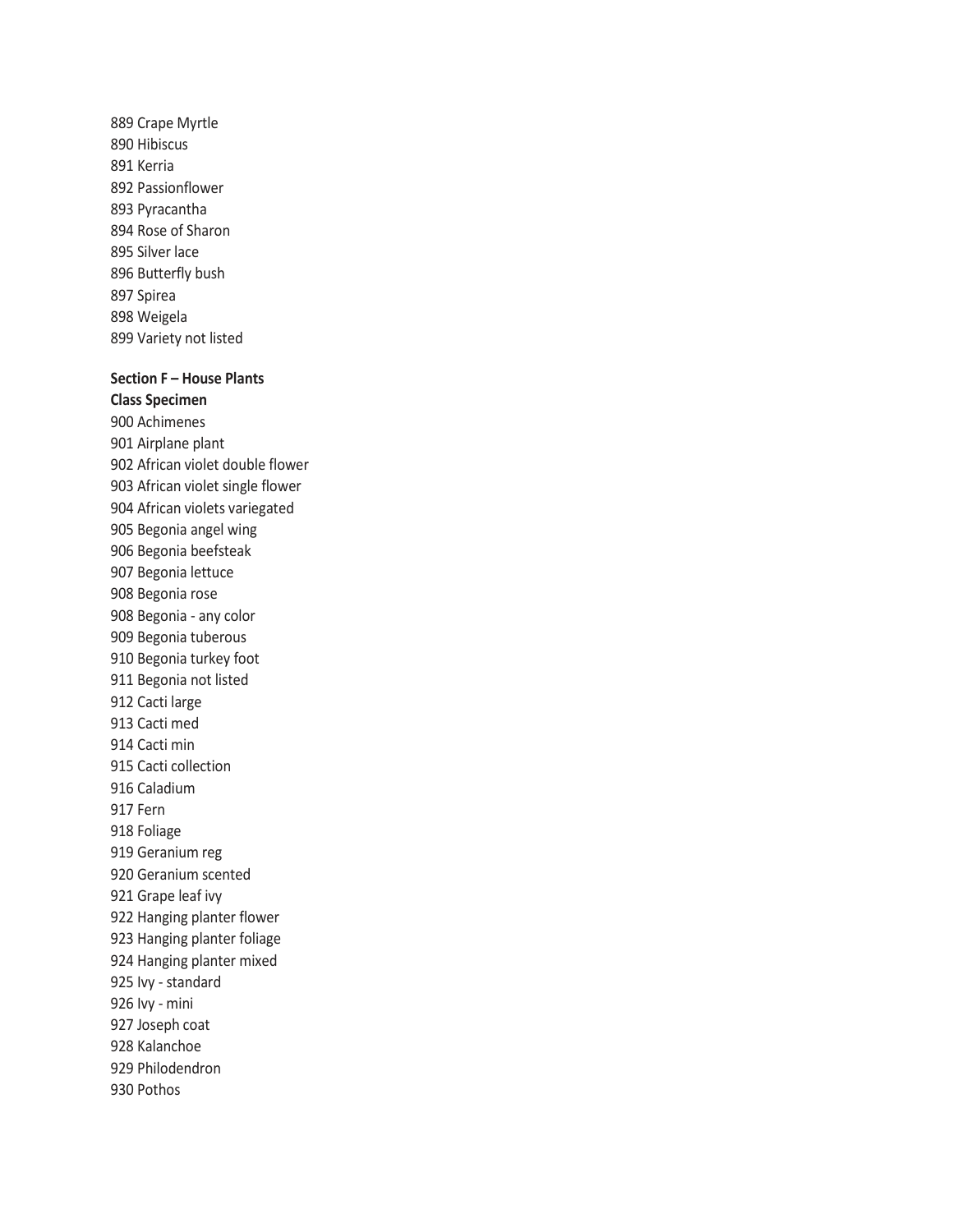931 Shrimp Plant 932 Succulents - large 933 Succulents - small 934 Succulents - mini 935 Succulents - collection 936 House Plants not listed

# **Section G – Arrangements**

**Class Specimen**  940 At the fair 941 Take just 3 flowers 942 Veg and fruit 943 Veg figure 944 You take high I take low 945 The 21st century 946 Trip to the moon 947 Reach for the stars 948 A new baby 949 Petite design 2 like 950 Petite design 2 6' 951 Petite design one and only 952 Petite design one an 6" 953 Arrangement in unusual 954 Using natures art 955 Span the seasons 956 Home dried 957 Anything goes 958 Flower pictures 959 Monochromatic 960 Remember the 20th 961 Vacation memories 962 Along the roadway 963 Spring has sprung 964 Summer pleasure 965 Autumn gold 966 Winter wonderland 967 Foliage alone 968 The wind blows 969 Recycled container 970 From the kitchen 971 Religious theme 972 Salute to America 973 Place setting display 974 Plants planted in unusual container

**Section H - Garden Class Specimen**